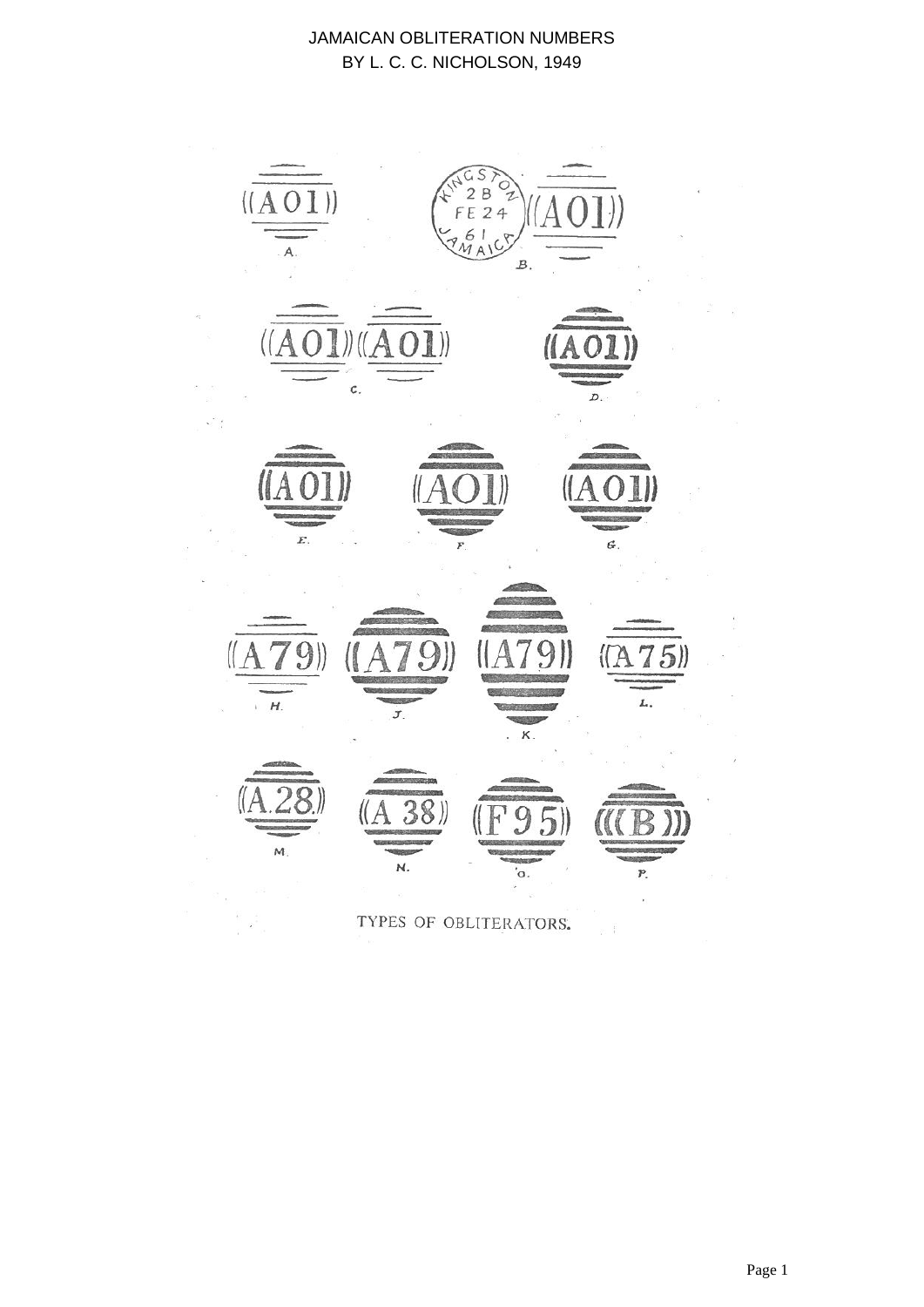The most interesting of all Jamaican postmarks are the Obliterators.

An "Obliterator "is a mark used only to deface postage stamps, and may consist of a plain design or else numbers and letters, singly or combined, which indicate to the postal authorities the office of origin.

"Town Names "and "Date-Stamps "may be found anywhere upon a postal packet, but obliterators are always on the postage stamps themselves-hence the word.

Collectors of Jamaican stamps are strongly advised to form a collection of at least one specimen of each of the numerical obliterators as a reference collection against being deceived by faked postmarks.

The common 2d rose, watermark Crown CC, will provide many obliterators at a very small outlay, whereas the 3d and 6d stamp, watermark Crown CA, are scarce with any obliterator mark. An interesting collection can be formed of the obliterators on the one penny, Key-Plate issue (1889), when these obliterators were giving place to the "squared-circle" date-stamps.

Every type of postmark used in Jamaica was made in England, and sent out by the G.P.O., London. The only exception to this rigid rule was in the case of the temporary rubber date-stamp, issued to a new office until such time as it received its permanent steel date-stamp from England.

Mr. Sullivan, the Postmaster of Jamaica, wrote to the Secretary of State for the Colonies on 28 June, 1879, from the Post Office, Kingston:

"As to Office Date Stamps, the London Post Office must always supply the information as to the lettering of the obliterating stamps so as to guard against the duplication of stamps and the consequent defeat of the object in view, viz. the distinguishing by the lettering (A01), or as the case may be, on the obliterator of the name of the office of posting, the impression of the date stamp for which may have been omitted, or be indistinct. If any action in the matter is decided to have been irregular I can only express my regret and repeat that the practice (viz. applying, direct to Post Office and not through the Crown Agents for these obliterating stamps) has obtained for nearly 20 years and was commenced and has been continued for the good of the service.

#### (Signed) F. SULLIVAN."

From 1 October, 1842, Messrs. Morden & Co., of Finsbury Pavement, London, had a three years contract with the G.P.O. to supply numerous types of steel stamps.

From 1853 to 1855 Mr. John H. Francis, of 51 Myddelton Street, Clerkenwell, was the contractor, and for some time prior to 1871 Mr. David Garden Berri, of 36 High Holborn, was the 'engraver of the various datestamps and obliterators, etc. In 1871 he was succeeded by Mr. George de Lacy, of Sekforde Street,<sup>1</sup> Clerkenwell, the founder of the present firm in Turnmill Street, E.C., who are still contractors to the G.P.O., London, for the same class of work.

In 1915, during the paper shortage caused by the Great War, this latter firm sold all their old books, containing complete records of all date-stamps, obliterators, etc., supplied since 1871, as waste paper for the sum of five pounds! Sic: transit gloria mundi.

The special stamping ink used from 1857 onwards was (and still is) supplied by Messrs. Shackell & Edwards (now Shackell, Edwards & Co. Ltd.), of Red Lion Passage, London, E.C. Jamaican postmarks are sometimes found in blue ink, due probably to a temporary shortage of the special black ink.

The Catalogue of Messrs. Stanley Gibbons Ltd., contains a list of the numbers "A01 "and "A27 "to "A78 "as used on British stamps only, but no one has attempted to deal with the complete history of these fascinating postmarks.

The Author has therefore endeavoured to make his study of these obliterators as complete as possible, although he readily acknowledges that much still remains to be discovered.

At a first glance each old Jamaican stamp appears to have a different number, and the task of sorting them seems endless. However, careful study shows that only eighty-eight obliterators were used during a period of over thirty years.

The type of some of the obliterators was changed, and Kingston had seven types of "A01", similarly eleven post towns had their numbers renewed once, and one (A79) had the number renewed twice, thereby giving a grand total of 107 different obliterators, including all type varieties.

-

<sup>&</sup>lt;sup>1</sup> The reader is advised not to try and locate Mr. de Lacy's old house in Sekforde Street, as when the Author `- attempted to do so he discovered that a large portion of this street is now used as free accommodation to house London's imbeciles and mentally deficient!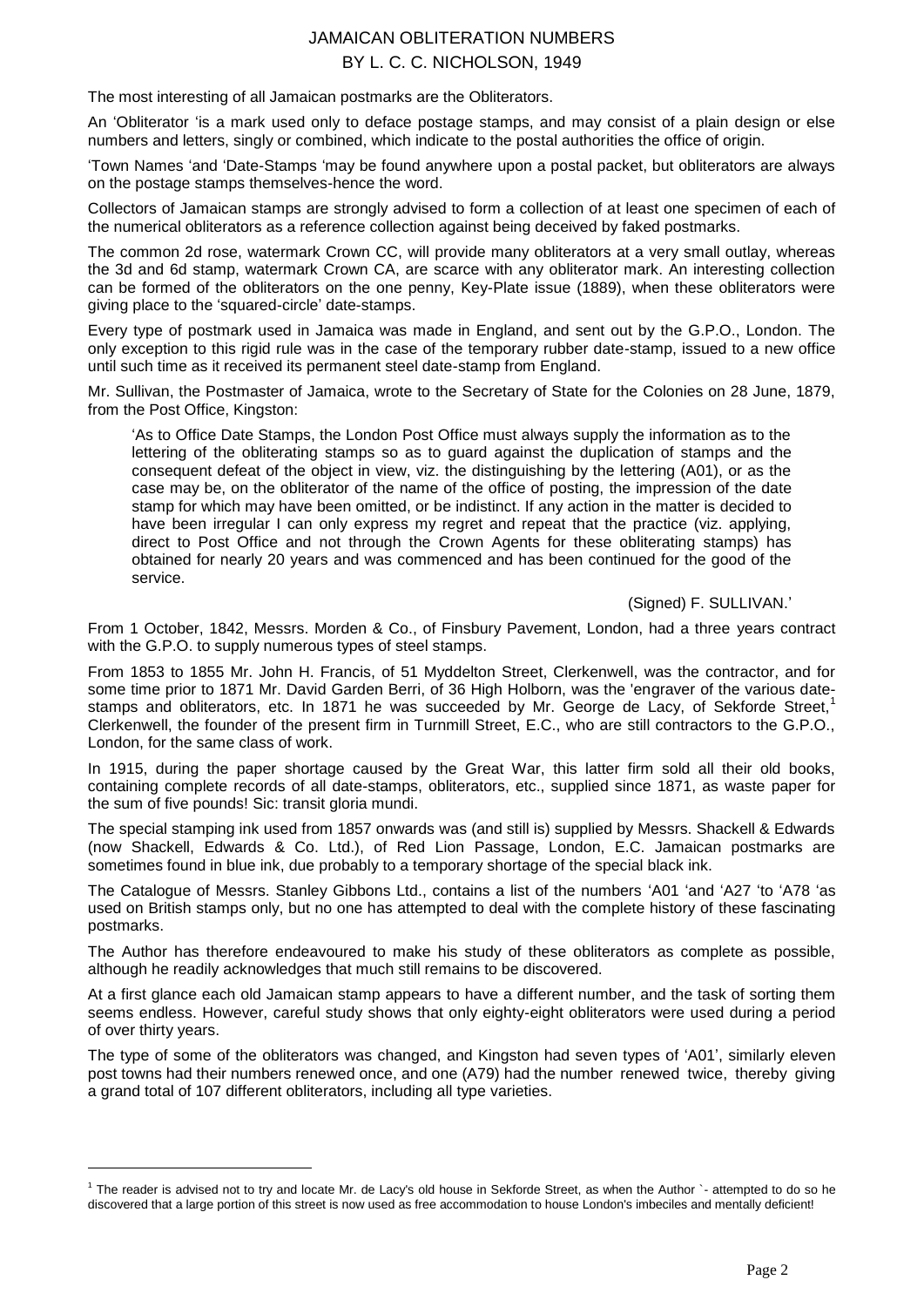There were no special obliterators kept at the G.P.O., London, to be sent out to Jamaica, but whenever the Postmaster of Jamaica indented for new obliterators (not being empowered to have them manufactured locally) he received the next numbers of the type then in use in England; hence the curious variety of types and odd numbers of the later obliterators.

They were cut entirely in one piece, in brass for the early ones, except the duplex "A01", which like the later ones was cut in steel, so that so-called missing letters or numbers have merely failed to receive any ink.

The first numbers for the post towns 'A27' to 'A79', all in the normal type (vide Type H), were sent out on 1 February, 1859 ;

General Post Office, London,

1 Feb., 1859.

Sir,

With reference to your report of 25 December last I have to inform you that the Portmanteaux with which you request to be furnished have been ordered and will shortly be supplied you.

The dated and obliterating stamps and type will be forwarded to your address, packed in a box, by the mail of tomorrow.

With regard to the obliterating stamps I have to point out that some of the numbers (2 to 54) which you suggest should be used in Jamaica, have already been assigned to other offices and it is therefore considered advisable that the numbers 27 to 79 should be furnished to your Postmasters.

Impressions of the stamps so numbered are enclosed and in returning them to me I request you will write against each number the name of the office which you propose it shall represent in order that accurate records may be kept in this Department of the name of the Office to which each numbered stamp corresponds.

#### M. O'C. Morris. (Signed) F. HILL.

Accordingly, it is not surprising to find in the G.P.O., Book of Proof Postmarks, under date 1 February, 1859

"These obliterating Stamps from A27 to A79 inclusive have this day been enclosed in a box to the Deputy Postmaster General of Jamaica who has been requested to state at what office each of these stamps will be used." (The offices were never added against these impressions in the G.P.O. Book.)

Of these obliterators "A27" to "A78" came into use on 1 March, 1859, but "A79" (normal Type H) not until 1 November, 1863, so that "A79" was never used on British stamps.

From May 1858 to February, 1859, such letters as were posted at post towns bearing British stamps had the stamps obliterated "A01" on arrival at Kingston.

During February 1859 the postmasters were requested to leave the British postage stamps to be obliterated with 'A01' on arriving at Kingston, as before, but with mistaken zeal some offices obliterated the postage stamps with their circular date-stamp (e.g. Flint River, Savannah-La-Mar, etc.). Others used pen and ink, and the Author possessed an entire from Lucea dated 24 February, 1859, with "P.O. Lucea" written in ink across three fourpenny British stamps, which were afterwards obliterated with "A01" at Kingston.

Spanish Town is known to have defaced the postage stamps with the fraction '%' (in black), which was probably a handstamp to denote a half ounce weight of letters ; fifty of these "½ "and "1" marks being sent out from the G.P.O., London, for use in both Halifax (Nova-Scotia), and Jamaica on 17 October, 1843.

The numbers from "A27" to "A78" inclusive were only in general use on British stamps for little over a year, namely, from 1 March, 1859, till about the end of May 1860 ; hence the reason why they are so difficult to obtain.

During the interregnum the postmasters laid aside their obliterators until stamps reappeared with the Colonial issue in November 1860, when they were again used by the same offices.

On the closure of three post offices, some numbers had to be re-allotted about 1 November, 1862 (if not on that day).

Accordingly, all the post towns using the numbers from "A38" to "A59" inclusive, were moved up the list one place or more, an effort being made to keep the list in alphabetical sequence as three new post offices had to be included.

The numbers from "A38" to "A59" inclusive were therefore used at a different office after 1 November, 1862 from what they had been before that date.

These and later changes will be found recorded under "Post Towns".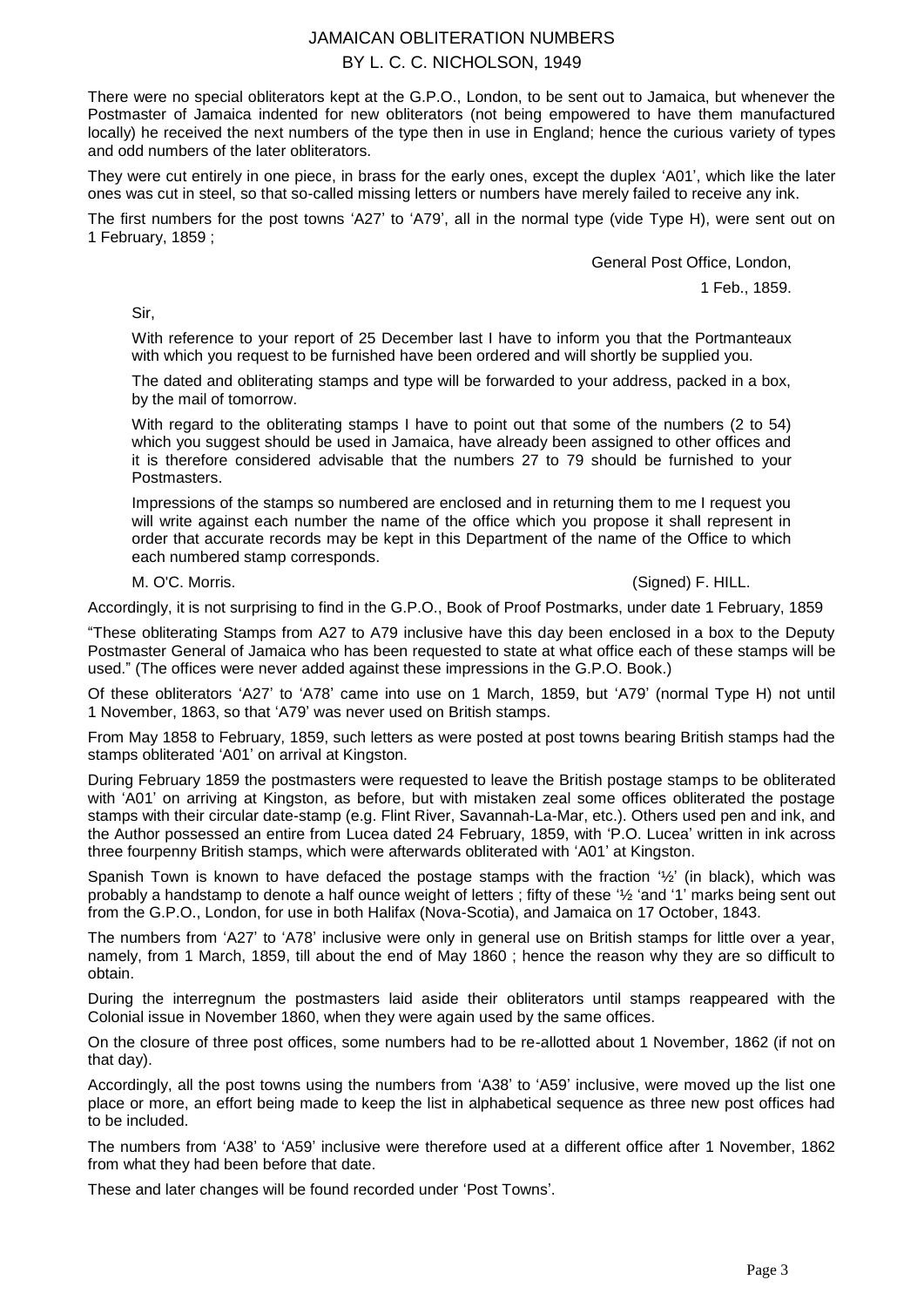The illustrations of the seven different types of the "A01" obliterator as used at Kingston, and also a specimen of each type used by the post towns, all in exact measurements, are commended to the reader for reference. (See Frontispiece).-

The obliterators were sent out in the following order :-

| A01                     | Type A                    | 14 April, 1858             | 1   |
|-------------------------|---------------------------|----------------------------|-----|
| A01                     | Type A                    | 28 April, 1858 (3 ditto)   |     |
| A27 to A79              | Type H                    | 1 Feb., 1859               | 53  |
| A01                     | Types B and C             | 30 April, 1859             | 2   |
| A36 and A75             | Type L                    | Late in 1861               | 2   |
| A01                     | Type D                    | Early in 1863              |     |
| A53                     | Type H, renewal           | 11 May, 1863               |     |
| A54, A58, A79           | Type J                    | About 1865                 | 3   |
| E06, E30, E58           | Type K                    | Jan., March and July, 1869 | 3   |
| A01                     | Type E                    | About 1871                 |     |
| F80, F81, F95 to F98    | Type O                    | Sept. and Oct., 1872       | 6   |
| G13 to G16              | Type O                    | <b>July, 1873</b>          | 4   |
| $A, B, C, D$ and $E$    | Type P                    | About 1873                 | 5   |
| A01                     | Types F and G             | About 1874                 | 2   |
| A76                     | Type O                    | About 1874                 | 1   |
| 193 to 201              | Type 0                    | Sept., 1874                | 4   |
| 598 to 647              | Type 0                    | About 1876                 | 8   |
| A56, A79 A80(2) and A81 | Type K                    | About 1876                 | 5   |
| A.28. A.60. A.82        | Type M (two dots)         | About 1876                 | 3   |
| A38                     | Type N                    | About 1878                 |     |
| A.83                    | Type M (but only one dot) | 2 Oct., 1878               |     |
|                         |                           |                            | 107 |

I would like here to impress upon my readers that the only Jamaican Obliteration numbers that can be found on British stamps are A01 (Types A, B and C) and the numbers from A27 to A78 inclusive (all Type H).

It is doubtful whether A50, allotted to LITTLE RIVER P.O. was ever used on British stamps, is this post office was closed by 1860, after being vacant several times owing to lack of business. No specimen is known of A50 used on a British stamp.

British stamps were first issued in Jamaica on 8 May, 1858, but the Obliteration numbers from A27 to A78 inclusive were not issued until 1 March, 1859.

Therefore the only Obliteration number in use during these ten months was A01 (Type A). Jamaican stamps were first issued in November 1860, so that the Obliterators A27 to A78 inclusive, and A01 (types B. and C.) were only used on British stamps for a little over one year, is the supply of British stamps ran out some time before the first Jamaican issue arrived.

The only British stamps officially issued for use in Jamaica were :-

- 1d Red (stars in upper corners) Watermark Large Crown Perf. 14.
- 4d Rose-Carmine or Rose. (No letters in corners) Watermark Large Garter, Perf. 14.
- 6d Lilac, or Pale Lilac. (No letters in corners) Watermark Emblems, Perf. 14.
- 1s. Green. (No letters in corners) Watermark Emblems, Perf. 14.

Any Obliteration numbers sent out after 1860 can only be found on Jamaican stamps.

I hope that this will kill the impression in the minds of many collectors (and even dealers) that the later numbered and lettered obliterators can be found on British stamps.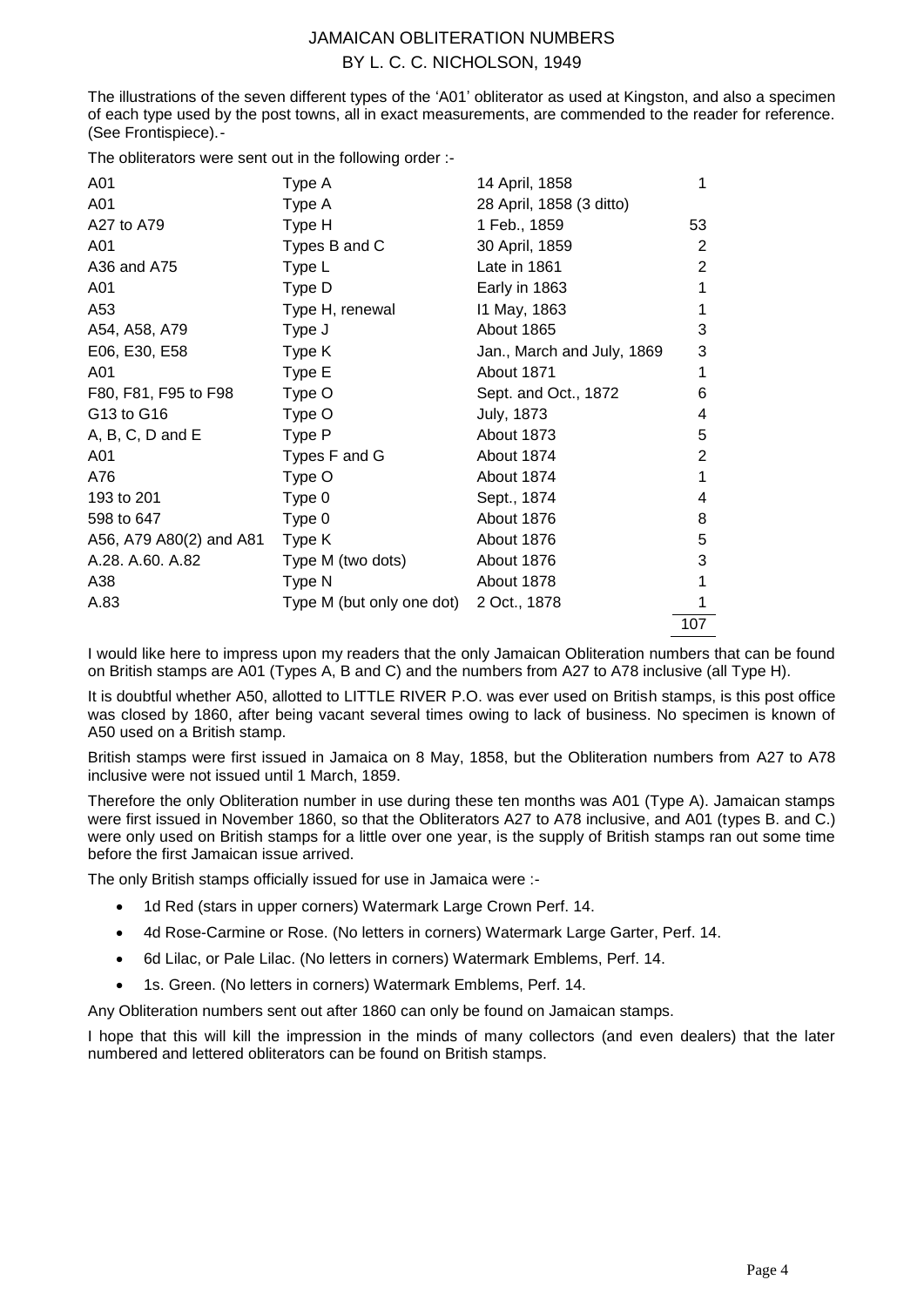### "A01' KINGSTON, JAMAICA

Type A. (Normal.)

This was sent out 14 April 1858, and again (in triplicate) on 28 April 1858, coming into use with the British stamps on 8 May, 1858. This type did not have a long life as it went out of use about the end of 1863, and so is only found on G.B. stamps and early Pines.

TYPE B. (Duplex.)

This was sent out 30 April 1859 (in duplicate), with index letters 1 B and 2B, and was very popular, as it saved stamping every letter twice. It was in continuous use for nearly twelve years, disappearing about the end of 1870. It is sometimes seen on early CCs.

E.D.K. 1B 23 May 1859, 2B. 26 May1859.

TYPE C. (Double.)

This was also sent out on 30 April 1859, but apparently was hardly ever used, as it necessitated the use of a date-stamp also. It is one of the scarcest Jamaican obliterators,

E.D.K. 30 May 1859, L.D.K. 10 March, 1861.

The following letter bears on these obliterators (Types B and C)

General Post Office, "London,

30 April, 1852

Sir,

With reference to your report of the 1st ultimo, requesting to be furnished with certain stamps, I beg to acquaint you that 1 have caused to be forwarded to your address by this packet two sets of combined dated and obliterating stamps and type, and a double obliterating stamp ; the Controller of the Circulation Department being of opinion that two sets of combined stamps (which are expensive) instead of the number applied for, will be found to be sufficient for the duty of the Kingston Office.

O'Connor Morris, Esq. (Signed) F. HILL.

Type D. (Thick bar, Normal.)

Types A, B and C all have thin bars above and below the "A01". Types D, E, F, and G all have thick bars.

This Type D came into use early in 1863, and was still being used in January 1875. It is quite common on the Pines and occasionally found on the CCs, becoming very heavy and blotched at the finish.

Type E. (Thick bar, Tall, Narrow.)

This type came into use about the middle of 1871, and lasted till about 1884. The "A01" is somewhat similar to that of the "Double" (Type C), but much heavier. It is somewhat scarce on late Pines, quite common on CCs, but scarce on CAs.

This Obliterator was apparently returned to London when it went out of use in Jamaica. It is known used on a soldier's letter from South Africa (26 Jan 1900) marked "Stamps Not Obtainable." In this case it was used to obliterate the "T" (Tax) mark placed in error on the letter.

It has also been seen on a British reply postcard from France, charged in error with extra Tax (11 Sept 1903); here it was used to cancel the stamp.

It is finally known on the following stamps :-

| Great Britain (Queen Victoria)  | $(\frac{1}{2}d$ vermilion) | (1887) |
|---------------------------------|----------------------------|--------|
|                                 | (1d lilac)                 | (1881) |
|                                 | (2½d purple-on-blue)       | (1887) |
| Great Britain (King Edward VII) | (1d scarlet)               | (1902) |
|                                 | $(2\frac{1}{2}, d$ blue)   | (1902) |
|                                 | (£1 green)                 | (1902) |
| Spain                           | (5c blue-green)            | (1899) |
|                                 | $(10c$ red)                | (1899) |
| Porto Rico                      | (8c brown)                 | (1898) |
| Sweden                          | (1 ore brown and blue)     | (1892) |

In all these cases it was probably used to cancel stamps which had escaped being obliterated at the office of origin.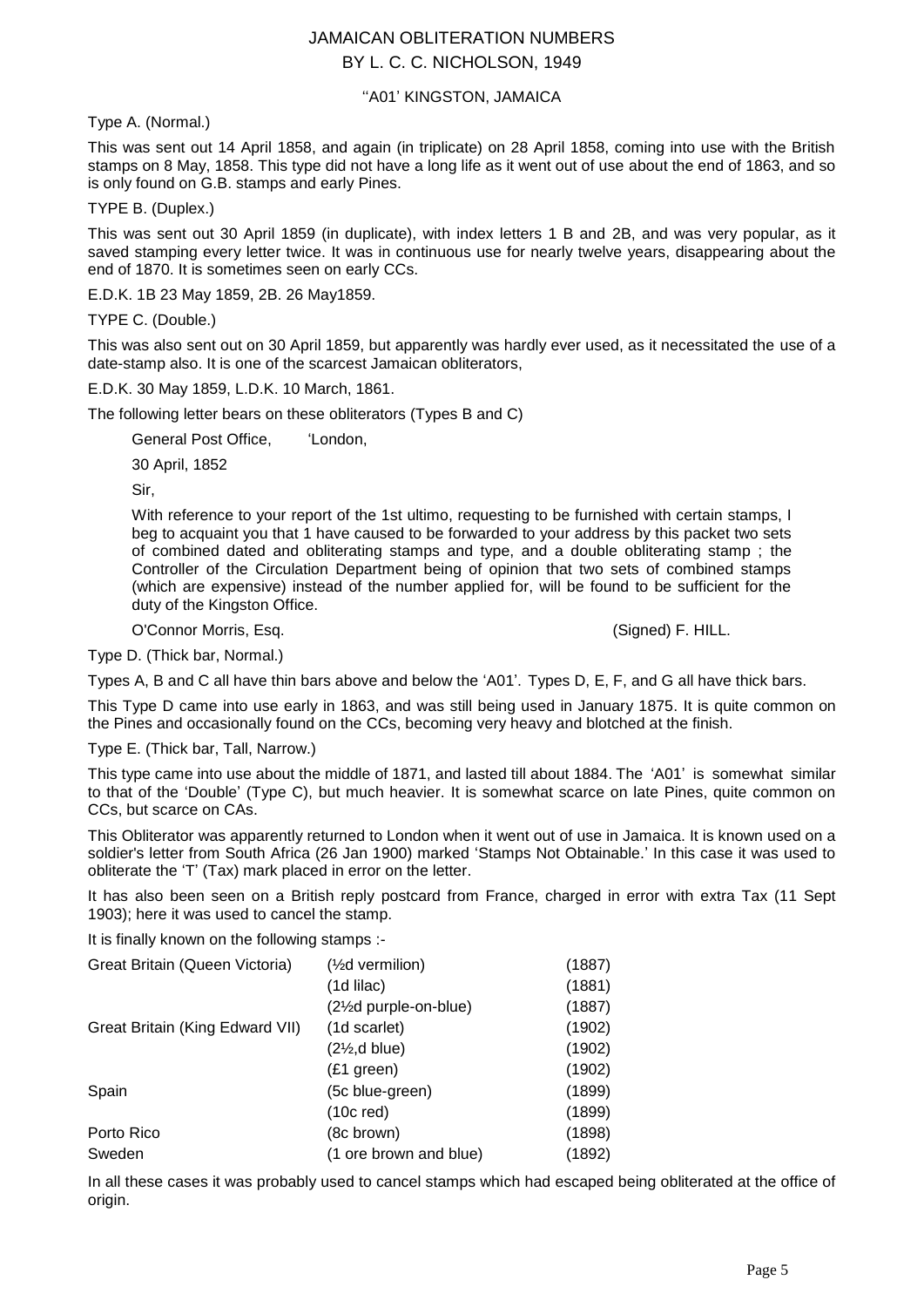Type F. (Thick bar, Large, Round.)

Type G. (Thick bar, Medium, Round.)

Types F and G both came into use about 1874, and ran concurrently until Kingston ceased to use "A01" in January 1885. They are, of course, never found on the Pines, but are quite common on CCs and early CAs.

Type F is known on the 1d rose Postal Fiscal (watermark CA sideways), but this is scarce, as the majority are forged.

The last known date of use of an "A01" obliterator is 9 January 1885 (Type G), and the earliest known date of Kingston's "squared-circle" date-stamp, which succeeded the "A01" is 24 January 1885.

Collectors are warned against the so-called "A01" on the 1d lilac Key-Plate type, as this is "201" (i.e. Milk River).

The five letters A, B, C, D. and E present a very difficult problem. They appear to have been sent out about 1873, for use in emergency, or at a new office until it received its proper number from England, thus being the forerunners of the temporary rubber date-stamps.

The Author had an entire showing "A" used at Milk River on 9 November 1873. Milk River P.O. was opened in September 1873, but was not supplied with a numerical obliterator "till 1874 (vide "201 "). During this period Milk River was presumably using the "A" obliterator.

A."Type P. Milk River (afterwards 201). -

This 'A' obliterator is known used on a 1d Pine and on the 2d, 4d and 6d CC, stamps, but it is very scarce.

B."Type P. Duncans (formerly A37).

Duncans discarded A37 obliterator and substituted the letter "B" about 1880.

"B "is known used at Duncans, on entires, dating from 7 June 1880 to 26 October 1891.

It therefore, presumably, had a long life, and is frequently seen on the CC, CA, and Key-Plate issues. It appears to have remained in use until about the end of 1895, and is the commonest of these five letters.

"C" "D" "E" Type P.

It is not known where the letters 'C,' 'D,'or 'E' were in use.

The letter 'C' can be found on most of the CC and CA stamps, but is not common.

Only two copies of letter "D" are known to me. These appear on 2d and 4d CC stamps. This is one of the rarest Jamaican obliterators.

The letter "E "is only known on CC stamps, and it is not at all common.

These five letters all have three protecting bars on each side, whereas all other Jamaican obliterators have only two. The letters 'B' and 'C' are exactly like the illustration given (vide Type P), but the letters 'A', 'D', and "E" are slightly larger and have much finer lines on all sides.

The Author believes that none of these five letters was used at more than one office.

On 1 April, 1877, Jamaica joined the "Postal Union, which looked with dis-favour on obliterators, and no new ones were issued to Jamaica after 1878.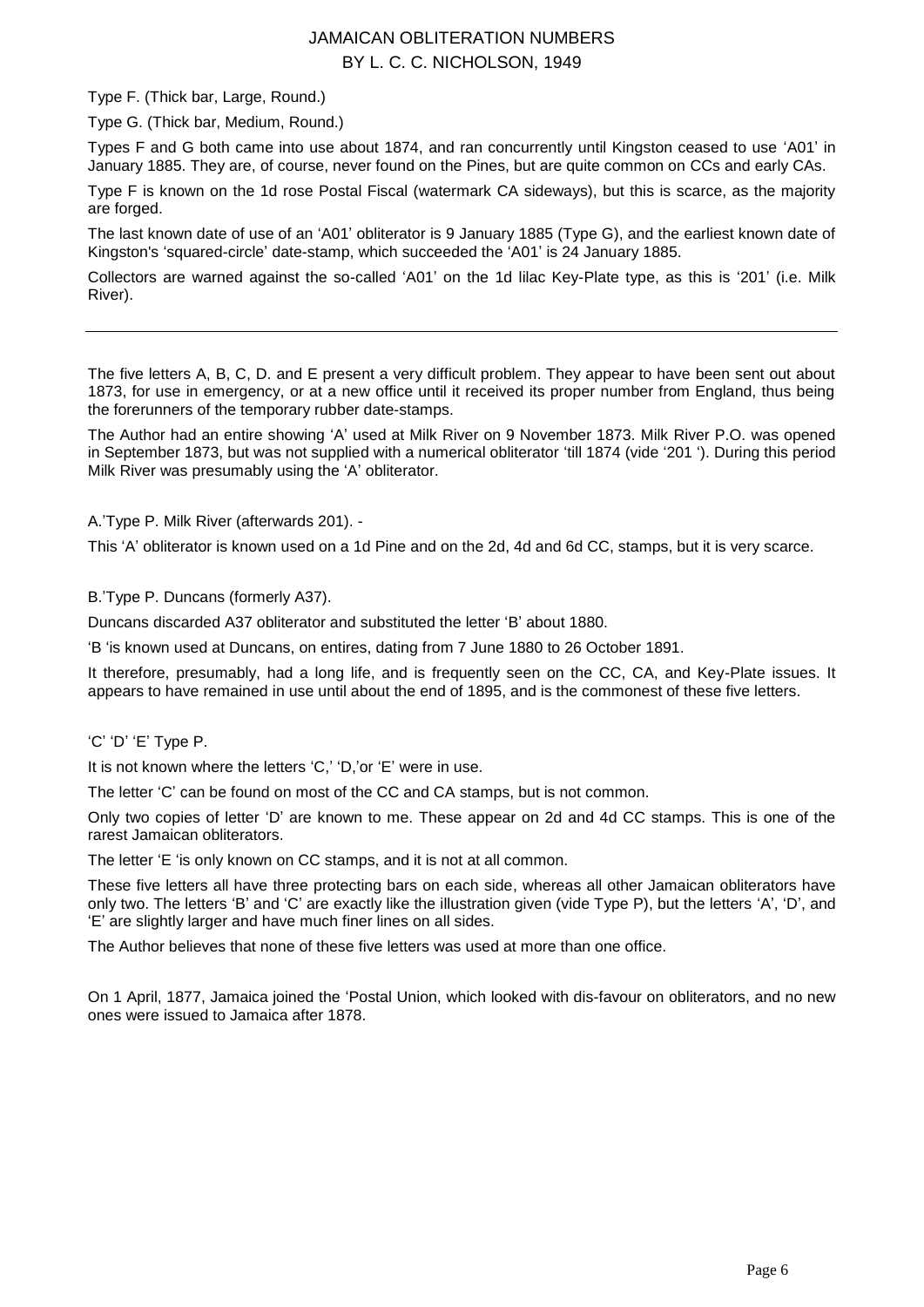### POST TOWNS

\* To all the references to the year 1862 can be added "about 1 November," when the numbers were rearranged. Similarly the year 1859 always refers to 1 March.

The references to scarcity or otherwise do not refer to British stamps, which are all more or less scarce.

| NO. | <b>TYPE</b>    | POST TOWN                                                                                     | PERIOD OF USE                         | <b>NOTES</b>                                                                                                                                                                                                 |
|-----|----------------|-----------------------------------------------------------------------------------------------|---------------------------------------|--------------------------------------------------------------------------------------------------------------------------------------------------------------------------------------------------------------|
| A27 | Normal Type H. | Alexandria                                                                                    | June 1859 (P.O. reopened) to          | This number is usually quite clear, but not                                                                                                                                                                  |
|     |                |                                                                                               | early nineties.                       | common, as the office was small.                                                                                                                                                                             |
| A28 | do.            | Annotto Bay                                                                                   | 1 March, 1859, to about 1876          |                                                                                                                                                                                                              |
|     |                |                                                                                               | (infra).                              |                                                                                                                                                                                                              |
| A28 | Type M.        | do.                                                                                           | About 1876 to early in 1885.          | A28 is only scarce on CAs.                                                                                                                                                                                   |
|     |                | There are two other obliterators of this type A60 and A82. The 'A' ts narrow and has very     |                                       |                                                                                                                                                                                                              |
|     |                | short feet, and there are periods after the 'A' and after the number. All three were sent out |                                       |                                                                                                                                                                                                              |
|     | about1875.     |                                                                                               |                                       |                                                                                                                                                                                                              |
| A29 | Normal Type H  | Bath                                                                                          | 1 March, 1859 to about 1891.          | Not a common number.                                                                                                                                                                                         |
| A30 | do.            | <b>Black River</b>                                                                            | do. to about end of 1882.             |                                                                                                                                                                                                              |
| A31 | do.            | Brown's Town                                                                                  | do.<br>do.                            |                                                                                                                                                                                                              |
| A32 | do.            | <b>Buff Bay</b>                                                                               | to 1892.<br>do.                       | A very common number.                                                                                                                                                                                        |
| A33 | do.            | Chapelton                                                                                     | to 1890.<br>do.                       | Another common number. The second '3'<br>of this obliterator often looks like an '8' on<br>the later issues, but anything after the CCs<br>must be A33 as A38 (Normal Type H) went<br>out of use about 1880. |
| A34 | do.            | Claremont                                                                                     | do.<br>to about 1890.                 |                                                                                                                                                                                                              |
| A35 | do.            | $(1)$ Clarendon                                                                               | to June 1876.<br>do.                  | $\overline{\phantom{a}}$                                                                                                                                                                                     |
|     |                | (Now Clarendon Park, not a P.O.)<br>The P.O. was moved 7 miles to                             |                                       |                                                                                                                                                                                                              |
| A35 | do.            | (2) Four Paths                                                                                | June 1876 (P.O. opened) to            | Ouite a common number.                                                                                                                                                                                       |
|     |                |                                                                                               | about 1893.                           |                                                                                                                                                                                                              |
| A36 | do.            | Dry Harbour                                                                                   | 1 March, 1859, to about 1860.         |                                                                                                                                                                                                              |
|     |                | This obliterator like A75 (Normal Type H), had a very short life. It was either, broken,      |                                       | Both the original A36, and the penmarked                                                                                                                                                                     |
|     |                | damaged or lost, just about the time the Pines were issued (Nov. 1860). Specimens of the      |                                       | stamps are exceedingly rare.                                                                                                                                                                                 |
|     |                | Five values are known penmarked '36 ', evidently the only means that the Postmaster had of    |                                       |                                                                                                                                                                                                              |
|     |                | indicating the number of his office, until he received a new obliterator.                     |                                       |                                                                                                                                                                                                              |
| A36 | Type L.        | Dry Harbour                                                                                   | About end of 1861 to 1892.            | A36 of this type is fairly common, but<br>usually rather indistinct. There is only one<br>other obliterator of this type (A75 Type L).                                                                       |
|     |                | This P.O. was renamed DISCOVERY BAY19 JULY, 1948.                                             |                                       |                                                                                                                                                                                                              |
| A37 | Normal Type H  | Duncans<br>(Afterwards 'B')                                                                   | 1 March, 1859, to about 1880.         | For use of an obliterator at Duncans after<br>1880 (vide Letter 'B'                                                                                                                                          |
| A38 | do.            | $(1)$ Ewarton                                                                                 | 1 March, 1859, to 1862                |                                                                                                                                                                                                              |
|     |                | (Afterwards '196')                                                                            | (about 1 Nov.).                       |                                                                                                                                                                                                              |
|     |                | This Post Office was constantly closed for long periods between 1856 and 1873. When           |                                       |                                                                                                                                                                                                              |
|     |                | reopened in 1873 Ewarton used number' 196' (q.v.).                                            |                                       |                                                                                                                                                                                                              |
| A38 | Normal Type H  | (2) Falmouth<br>(Formerly A39).                                                               | 1862 (about 1 Nov.) to about<br>1880. |                                                                                                                                                                                                              |
| A38 | Type N.        | $(1)$ Falmouth                                                                                | About 1880 to about end of<br>1882.   | A38, Type N, a very neat type, is not a very<br>common number, used at either place.                                                                                                                         |
| A38 | do.            |                                                                                               | 29 April, 1884 (P.O. opened to        |                                                                                                                                                                                                              |
|     |                | (2) Up Park Camp (N. of Kingston)                                                             | at out April 1885.                    |                                                                                                                                                                                                              |
|     |                | This P.O. was moved to CROSS ROADS 4. JAN, 1909.                                              |                                       |                                                                                                                                                                                                              |
| A39 | Normal Type H  | (1) Falmouth                                                                                  | 1859* to 1862*                        | A39 is not a common number on any stamp.                                                                                                                                                                     |
|     |                | (Afterwards A38.)                                                                             |                                       |                                                                                                                                                                                                              |
| A39 | do.            | (2) Flint River                                                                               | 1862* to about 1893.                  |                                                                                                                                                                                                              |
|     |                | (Formerly A40.)                                                                               |                                       |                                                                                                                                                                                                              |
|     |                | (Half-way between Montego Bay and Lucea)                                                      |                                       |                                                                                                                                                                                                              |
|     |                | This P.O. was moved 2 miles to H0PEWELL 31 OCT., 1915.                                        |                                       |                                                                                                                                                                                                              |
| A40 | do. do.        | $(1)$ Flint River                                                                             | 1859 to 1862.                         | A40 is very scarce on Pines and CCs. To                                                                                                                                                                      |
|     |                | (Afterwards A39.)                                                                             | 1862 to about 1893.                   | distinguish A40 from A46, there is a large                                                                                                                                                                   |
|     |                | $(2)$ Gayle                                                                                   |                                       | space between the point of the A' and the                                                                                                                                                                    |
|     |                | (Formerly A41.)                                                                               |                                       | letter '4'                                                                                                                                                                                                   |
| A41 | Normal Type H  | $(1)$ Gayle                                                                                   | 1859 to 1862.                         | A41 is a scarce number on any stamp.                                                                                                                                                                         |
|     |                | (Afterwards A40.)                                                                             |                                       |                                                                                                                                                                                                              |
| A41 | do.            | (2) Golden Spring                                                                             | 1862 to 5 June 1890                   |                                                                                                                                                                                                              |
|     |                | (Formerly A42.)                                                                               |                                       |                                                                                                                                                                                                              |
|     |                | This P.O. was moved 11/2. miles to                                                            |                                       |                                                                                                                                                                                                              |
| A41 | do.            | (3) Stony Hill                                                                                | 5 June1890 to about 1892.             | A41 is known in purple ink about 1890.                                                                                                                                                                       |
| A42 | do.            | (About 7 miles N. of Kingston).<br>Golden Spring                                              | 1859 to 1862.                         | (Probably used at Stony Hill).                                                                                                                                                                               |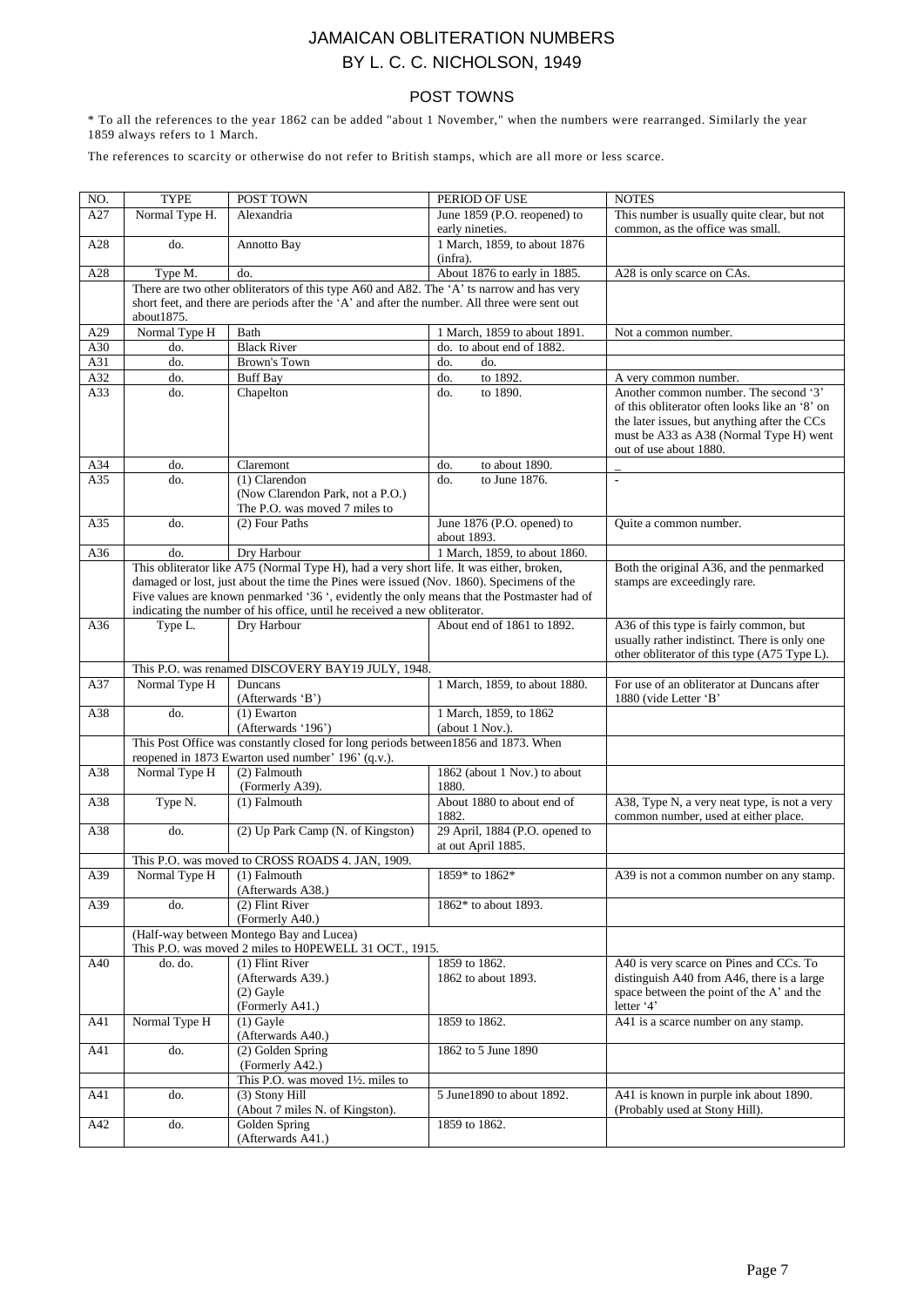| NO. | <b>TYPE</b>                                                                   | POST TOWN                                                                                                                                                                                                                    | PERIOD OF USE                | <b>NOTES</b>                                                                    |  |
|-----|-------------------------------------------------------------------------------|------------------------------------------------------------------------------------------------------------------------------------------------------------------------------------------------------------------------------|------------------------------|---------------------------------------------------------------------------------|--|
| A42 | do.                                                                           | Gordon Town                                                                                                                                                                                                                  | 1862 to about 1893.          | The figure '2' of A42 got very blotched                                         |  |
|     |                                                                               | (Formerly A43.)                                                                                                                                                                                                              |                              | from about 1870 onwards, often looking                                          |  |
|     |                                                                               |                                                                                                                                                                                                                              |                              | like A43. The point of the '4' is much                                          |  |
|     |                                                                               |                                                                                                                                                                                                                              |                              | further away from the letter 'A', and the                                       |  |
|     |                                                                               |                                                                                                                                                                                                                              |                              | triangle of the '4 is much smaller in A42                                       |  |
|     |                                                                               |                                                                                                                                                                                                                              |                              | than in A43.                                                                    |  |
| A43 | do.                                                                           | Gordon Town                                                                                                                                                                                                                  | 1859 to 1862.                |                                                                                 |  |
|     |                                                                               | (Afterwards A42.)                                                                                                                                                                                                            |                              |                                                                                 |  |
| A43 | do.                                                                           | Goshen                                                                                                                                                                                                                       | 1862 to 1 Oct. 1883          |                                                                                 |  |
|     |                                                                               | (Formerly A44.)<br>This P.O. was moved 6 miles to                                                                                                                                                                            |                              |                                                                                 |  |
| A43 | do.                                                                           | (3) Santa Cruz                                                                                                                                                                                                               | 1 Oct., 1883 to about 1893.  | (Vide Note on A42).                                                             |  |
|     |                                                                               |                                                                                                                                                                                                                              |                              | This number also became very blotched                                           |  |
|     |                                                                               |                                                                                                                                                                                                                              |                              | after 1870.                                                                     |  |
| A44 | do.                                                                           | $(1)$ Goshen                                                                                                                                                                                                                 | 1859 to 1862.                |                                                                                 |  |
|     |                                                                               | (Afterwards A43.)                                                                                                                                                                                                            |                              |                                                                                 |  |
| A44 | do.                                                                           | (2) Grange Hill                                                                                                                                                                                                              | 1862 to about 1893.          |                                                                                 |  |
|     |                                                                               | (Formerly A45.)                                                                                                                                                                                                              |                              |                                                                                 |  |
| A45 | do.                                                                           | $(1)$ Grange Hill                                                                                                                                                                                                            | 1859 to 1862.                |                                                                                 |  |
|     |                                                                               | (Afterwards A44.)                                                                                                                                                                                                            |                              |                                                                                 |  |
| A45 | do.                                                                           | (2) Green Island                                                                                                                                                                                                             | 1862 to about 1892.          |                                                                                 |  |
|     |                                                                               | (Formerly A46.)                                                                                                                                                                                                              |                              |                                                                                 |  |
| A46 | do.                                                                           | (1)Green Island                                                                                                                                                                                                              | 1859 to 1862.                | A46 is exceedingly scarce on the Pines. To                                      |  |
|     |                                                                               | (Afterwards A45.)                                                                                                                                                                                                            |                              | distinguish this number from A40, the point                                     |  |
|     | do.                                                                           |                                                                                                                                                                                                                              | 1862 to 1869, when the P.O.  | of the '4' almost touches the 'A'<br>A46 has been seen on K.G. stamps, but this |  |
| A46 |                                                                               | (2) Highgate<br>(Formerly A47.)                                                                                                                                                                                              | closed till 1895.            | is only a case of the old obliterator being                                     |  |
|     |                                                                               |                                                                                                                                                                                                                              |                              | used at the receiving office to deface stamps                                   |  |
|     |                                                                               |                                                                                                                                                                                                                              |                              | unobliterated at the office of origin.                                          |  |
| A46 | do.                                                                           | (3) Siloah                                                                                                                                                                                                                   | 1869 to about 1893.          |                                                                                 |  |
|     |                                                                               | (This P.O. opened about October 1869).                                                                                                                                                                                       |                              |                                                                                 |  |
| A47 | do.                                                                           | (1) Highgate                                                                                                                                                                                                                 | 1859 to 1862                 |                                                                                 |  |
|     |                                                                               | (Afterwards A46.)                                                                                                                                                                                                            |                              |                                                                                 |  |
| A47 | do.                                                                           | (2) Hope Bay (Formerly A48.)                                                                                                                                                                                                 | 1862 to about 1893.          | A47 is very scarce on Pines and CCs.                                            |  |
| A48 | do.                                                                           | (1) Hope Bay (Afterwards A47.)                                                                                                                                                                                               | 1859 to 1862.                | A48 is not common on either Pines or CCs,                                       |  |
|     |                                                                               |                                                                                                                                                                                                                              |                              | and never to be found on CAs.                                                   |  |
| A48 | do.                                                                           | (2) Lilliput                                                                                                                                                                                                                 | 1862 to 1874 (P.O. closed)   |                                                                                 |  |
|     |                                                                               | (Formerly A49.)                                                                                                                                                                                                              |                              |                                                                                 |  |
|     |                                                                               | (Lilliput was close to Balaclava in St. Elizabeth).                                                                                                                                                                          | 1859 to 1862.                |                                                                                 |  |
| A49 | do.                                                                           | Lilliput<br>(Afterwards A48.)                                                                                                                                                                                                |                              |                                                                                 |  |
| A49 | do.                                                                           | Lucea                                                                                                                                                                                                                        | 1862 to about 1890.          | A49 is very common except on the Key-                                           |  |
|     |                                                                               | (Formerly A51.)                                                                                                                                                                                                              |                              | Plate Issue. It became very out of shape                                        |  |
|     |                                                                               |                                                                                                                                                                                                                              |                              | towards the finish.                                                             |  |
| A50 | do.                                                                           | (1) Little River                                                                                                                                                                                                             | (Infra.)                     | No specimen is known of A50 used at Little                                      |  |
|     |                                                                               | (Afterwards E58.)                                                                                                                                                                                                            |                              | River either on British or Jamaican stamps.                                     |  |
|     |                                                                               | Although A50 was allotted to Little River on 1 March, 1859, it is very doubtful if it was ever                                                                                                                               |                              |                                                                                 |  |
|     | used there, as the P.O. was closed by 1860, after being vacant several times. |                                                                                                                                                                                                                              |                              |                                                                                 |  |
|     |                                                                               | When this P.O. was reopened on 25 September, 1869, it used E58 obliterator (q.v.).                                                                                                                                           |                              |                                                                                 |  |
| A50 | Normal Type H.                                                                | (2) Malvern                                                                                                                                                                                                                  | 1 Nov. 1862 (P.O. opened) to | To distinguish A50 from A56 (Type H.), the                                      |  |
|     |                                                                               |                                                                                                                                                                                                                              | about 1893.                  | ball of the '5' does not project beyond the                                     |  |
| A51 | do.                                                                           | Lucea                                                                                                                                                                                                                        | 1859 to 1862                 | line of the vertical downstroke.                                                |  |
|     |                                                                               | (Afterwards A49.)                                                                                                                                                                                                            |                              |                                                                                 |  |
| A51 | do.                                                                           | Manchioneal                                                                                                                                                                                                                  | 1862 to early in 1890.       | A51 is seldom seen on the Key-Plate Issue.                                      |  |
|     |                                                                               | (Formerly A52.)                                                                                                                                                                                                              |                              |                                                                                 |  |
| A52 | Normal Type H.                                                                | $(1)$ Manchioneal                                                                                                                                                                                                            | 1859 to 1862.                |                                                                                 |  |
|     |                                                                               | (Afterwards A51.)                                                                                                                                                                                                            |                              |                                                                                 |  |
| A52 | do.                                                                           | (2) Mandeville                                                                                                                                                                                                               | 1862 to early in 1885.       |                                                                                 |  |
|     |                                                                               | (Formerly A53.)                                                                                                                                                                                                              |                              |                                                                                 |  |
| A53 | do.                                                                           | (1) Mandeville (Afterwards A52.)                                                                                                                                                                                             | 1859 to 1862.                |                                                                                 |  |
|     |                                                                               | NOTE:-On 11 May, 1863, another 'A53' obliterator was sent out, entered in the G.P.O.                                                                                                                                         |                              |                                                                                 |  |
|     |                                                                               | Record Book as 'for Mandeville ' (evidently ordered before November, 1862).                                                                                                                                                  |                              |                                                                                 |  |
|     |                                                                               | It differs slightly from the original obliterator. In the original the $A'$ and figures are $5\frac{1}{2}$ mm.<br>high, in the renewal $6\frac{1}{2}$ mm.: in the original the ball of the '5' protrudes beyond the upright, |                              |                                                                                 |  |
|     |                                                                               | in the renewal it is level with the upright and whereas the '3' was narrow, in the renewal it is                                                                                                                             |                              |                                                                                 |  |
|     |                                                                               | wider. It is evident that the original 'A53' was mislaid, and discovered years after (possibly                                                                                                                               |                              |                                                                                 |  |
|     |                                                                               | when the P.O. was moved in 1885), as it is not known used between early Pines, and the                                                                                                                                       |                              |                                                                                 |  |
|     |                                                                               | 'CA' and 'Key-Plate' issues of 1885-93                                                                                                                                                                                       |                              |                                                                                 |  |
| A53 | Normal Type H.                                                                | $(2)$ May Hill                                                                                                                                                                                                               | 1862 to 2 March, 1885.       |                                                                                 |  |
|     |                                                                               | (Formerly A54.)                                                                                                                                                                                                              |                              |                                                                                 |  |
|     |                                                                               | (May Hill P.O. was close to Newport in Manchester).                                                                                                                                                                          |                              |                                                                                 |  |
|     |                                                                               | The P.O. was moved 4 miles to                                                                                                                                                                                                |                              |                                                                                 |  |
| A53 | do.                                                                           | (3) Spur Tree                                                                                                                                                                                                                | 2 March, 1885 to about 1893. |                                                                                 |  |
| A54 | do.                                                                           | (1) May Hill (Afterwards A53.)                                                                                                                                                                                               | 1859 to 1862.                | The original A54 is very scarce on any                                          |  |
|     |                                                                               |                                                                                                                                                                                                                              |                              | stamp.                                                                          |  |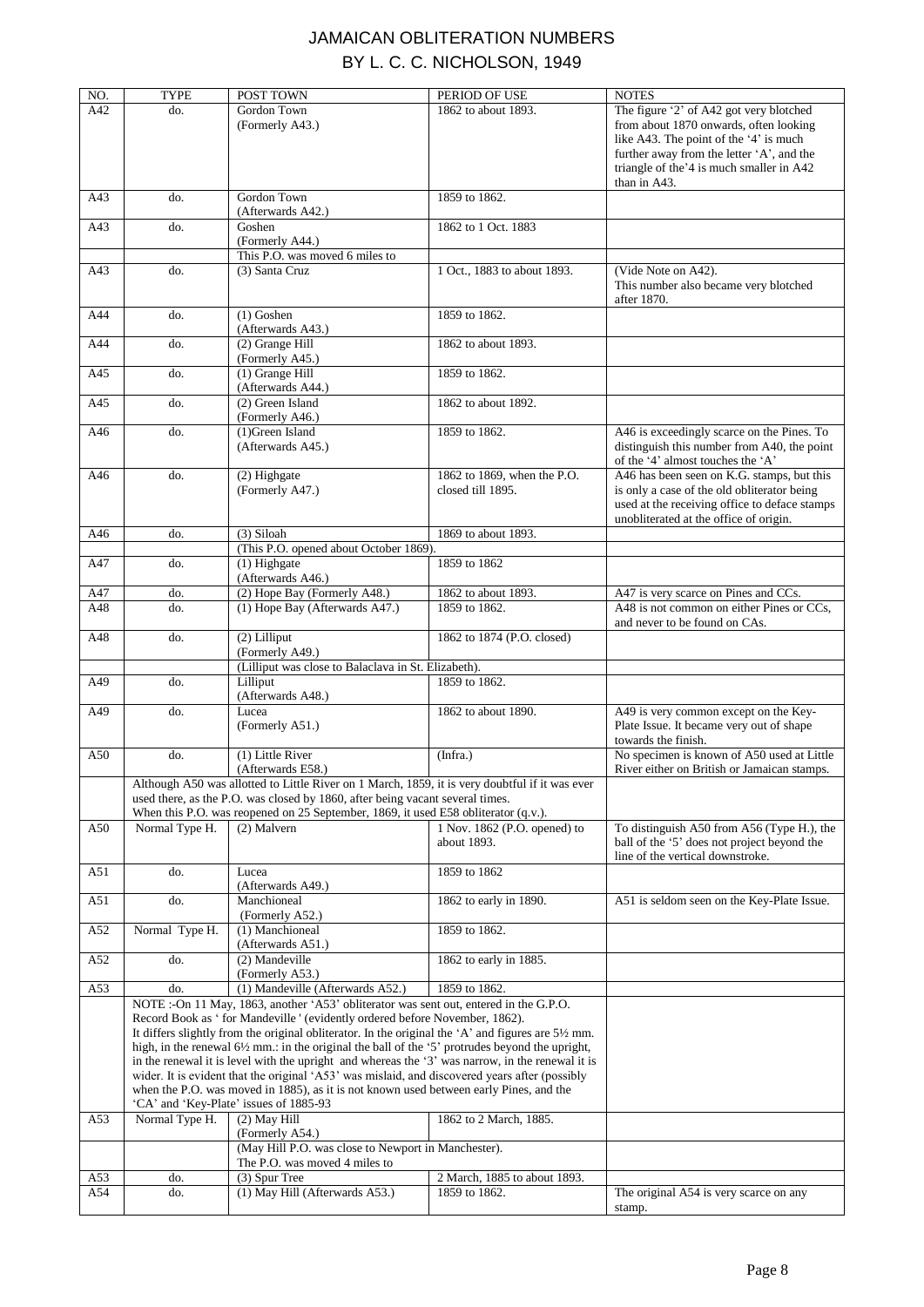| NO.   | <b>TYPE</b>    | POST TOWN                                                                                                                                                                                                                                                                                                                                          | PERIOD OF USE                                       | <b>NOTES</b>                                                                                                                                                             |
|-------|----------------|----------------------------------------------------------------------------------------------------------------------------------------------------------------------------------------------------------------------------------------------------------------------------------------------------------------------------------------------------|-----------------------------------------------------|--------------------------------------------------------------------------------------------------------------------------------------------------------------------------|
| A54   | do.            | (2) Mile Gully                                                                                                                                                                                                                                                                                                                                     | 1862 to about 1865                                  |                                                                                                                                                                          |
|       |                | (Formerly A55.)                                                                                                                                                                                                                                                                                                                                    | (when Type J. was introduced.)                      |                                                                                                                                                                          |
| A54   | Type J.        | Mile Gully                                                                                                                                                                                                                                                                                                                                         | About 1865 to about 1885.                           | A54 (Type J.) Is not common on any stamp,<br>as the Postmaster Constantly used his old<br>date-Stamp of 1857 to deface the postage<br>stamps instead of his obliterator. |
| A55   | Normal Type H. | (1) Mile Gully<br>(Afterwards A54.)                                                                                                                                                                                                                                                                                                                | 1859 to 1862.                                       | A55 is not a very common number, and is<br>usually rather faint.                                                                                                         |
| A55   | do.            | (2) Moneague<br>(Formerly A56.)                                                                                                                                                                                                                                                                                                                    | 1862 to about 1892.                                 |                                                                                                                                                                          |
| A56   | do.            | $(1)$ Moneague                                                                                                                                                                                                                                                                                                                                     | 1859 to 1862.                                       | A56 (Type H) is quite common. To                                                                                                                                         |
|       |                | (Afterwards A55.)                                                                                                                                                                                                                                                                                                                                  |                                                     | distinguish it from A50, the ball of the "<br>projects beyond the line of the vertical<br>downstroke                                                                     |
| A56   | do.            | (2) Montego Bay<br>(Formerly A57.)                                                                                                                                                                                                                                                                                                                 | 1862 to about 1876<br>(when Type K was introduced). |                                                                                                                                                                          |
| A56   | Type K.        | Montego Bay                                                                                                                                                                                                                                                                                                                                        | About 1876 to end of 1885.                          |                                                                                                                                                                          |
| A57   | Normal Type H. | (1) Montego Bay<br>(Afterwards A56.)                                                                                                                                                                                                                                                                                                               | 1859 to 1862.                                       | A57 is very common on all issues.                                                                                                                                        |
| A57   | do.            | (2) Morant Bay<br>(Formerly A59.)                                                                                                                                                                                                                                                                                                                  | 1862 to about 1893.                                 |                                                                                                                                                                          |
| A58   | do.            | $(1)$ Montpelier                                                                                                                                                                                                                                                                                                                                   | (Infra.)                                            |                                                                                                                                                                          |
|       |                | Although 'A58' was allotted to Montpelier on 1 March, 1859, it could not have been much<br>used there, as the P.O. was closed by 1860, and although apparently reopened in 1861, it was<br>thereafter closed for over thirty years. What happened to this original A58 obliterator is a<br>mystery. The only specimen known is on a 6d. lilac G.B. |                                                     |                                                                                                                                                                          |
| A58   | Type J.        | <b>Bluefields</b>                                                                                                                                                                                                                                                                                                                                  | Not known when first in use,                        | Very scarce on Pines but can be found on                                                                                                                                 |
|       |                |                                                                                                                                                                                                                                                                                                                                                    | but one of the last six                             | later issues up to the Llandoveries of 1900                                                                                                                              |
|       |                |                                                                                                                                                                                                                                                                                                                                                    | obliterators to be discarded,                       | and 1901; it is not common on the former                                                                                                                                 |
|       |                |                                                                                                                                                                                                                                                                                                                                                    | about 1901 (vide A63, F95,<br>G14, 598 and 615).    | and scarce on the latter.                                                                                                                                                |
|       |                | The P.O. opened 1 Jan. 1866. It was closed middle of 1869 and                                                                                                                                                                                                                                                                                      |                                                     |                                                                                                                                                                          |
|       |                | reopened 15 April 1871.                                                                                                                                                                                                                                                                                                                            |                                                     |                                                                                                                                                                          |
| .A59  | Normal Type H. | (1) Morant Bay                                                                                                                                                                                                                                                                                                                                     | 1859 to 1862.                                       | A59 is a scarce number on the Pines and                                                                                                                                  |
|       |                | (Afterwards A57.)                                                                                                                                                                                                                                                                                                                                  |                                                     | CC <sub>s</sub> .                                                                                                                                                        |
| A59   | do.            | (2) Newport                                                                                                                                                                                                                                                                                                                                        | 1 Nov., 1862 (P.O. opened) to<br>about 1892.        |                                                                                                                                                                          |
| A60   | do.            | Ocho Rios                                                                                                                                                                                                                                                                                                                                          | 1859 to about 1876 (when Type<br>M was introduced)  | Not common on the Pines, and very scarce<br>on CCs.                                                                                                                      |
| A.60. | Type M         | Ocho Rios                                                                                                                                                                                                                                                                                                                                          | About 1876 to about 1892.                           | Fairly common on CCs and CAs. (See note<br>after A.28.).                                                                                                                 |
| A61   | Normal Type H. | Old Harbour                                                                                                                                                                                                                                                                                                                                        | 1859 to about the end of 1872.                      | A61 is very scarce on CCs.                                                                                                                                               |
| A62   | do.            | Plantain Garden River                                                                                                                                                                                                                                                                                                                              | 1859 to early in 1894.                              | A62 is a common number.                                                                                                                                                  |
|       |                | The name of this place was abbreviated to P.G. River about1875. The P.O., which was                                                                                                                                                                                                                                                                |                                                     |                                                                                                                                                                          |
|       |                | moved to Golden Grove in 1905, has been called by that name since 15 Oct. 1913.                                                                                                                                                                                                                                                                    |                                                     |                                                                                                                                                                          |
| A63   | Normal Type H. | Pear Tree Grove                                                                                                                                                                                                                                                                                                                                    | 1859 to 1900.                                       | This number is scarce on the Pines, as it                                                                                                                                |
|       |                |                                                                                                                                                                                                                                                                                                                                                    | Known on 1d. Red Llandovery.<br>(Vide A58 Type J).  | was a very small place. The number is<br>usually very clear, with well-cut lines and<br>figures.                                                                         |
| A64   | do.            | Port Antonio                                                                                                                                                                                                                                                                                                                                       | 1859 to early in 1889.                              | A64 is a fairly common number except on<br>the Pines. It can also be found in blue ink<br>(about 1878).                                                                  |
| A64   | do.            | Lacovia<br>(Formerly E30.)                                                                                                                                                                                                                                                                                                                         | About 1891 to about 1893                            |                                                                                                                                                                          |
| A65   | do.            | Port Morant                                                                                                                                                                                                                                                                                                                                        | 1859 to 1890.                                       | A65 is very scarce on the Key Plate Issue.                                                                                                                               |
| A66   | do.            | Port Maria                                                                                                                                                                                                                                                                                                                                         | 1859 to 1895.                                       | A66 is a common number except on the<br>Pines.                                                                                                                           |
| A67   | do.            | Port Royal                                                                                                                                                                                                                                                                                                                                         | 1859 to about 1895.                                 | A67 is another common number.                                                                                                                                            |
| A68   | do.            | Porus                                                                                                                                                                                                                                                                                                                                              | 1859 to early in 1892.                              | A68 is only scarce on the Pines.                                                                                                                                         |
| A69   | do.            | Ramble                                                                                                                                                                                                                                                                                                                                             | 1859 to about 1893.                                 |                                                                                                                                                                          |
| A70   | do.            | Rio Bueno                                                                                                                                                                                                                                                                                                                                          | 1859 to about 1893.                                 | A70 is very scarce on Pines and CCs.                                                                                                                                     |
| A71   | do.            | (1) Rodney Hall Renamed                                                                                                                                                                                                                                                                                                                            | 1859 to 15 Nov., 1868.                              | A71 is a very common number. the figures<br>getting very thick and heavy towards the<br>finish, which distinguishes this number<br>from A74.                             |
| A71   | do.            | (2) Linstead                                                                                                                                                                                                                                                                                                                                       | 15 Nov. 1868 to about 1894.                         |                                                                                                                                                                          |
| A72   | do.            | Saint David<br>This P.O. reverted to its old name of Yallahs sometime between 1901                                                                                                                                                                                                                                                                 | 1859 to about 1890.                                 | A72 is very scarce on the Key-Plate Issue.                                                                                                                               |
| A73   | do.            | and 1905.<br>St. Ann's Bay                                                                                                                                                                                                                                                                                                                         | 1859 to about 1892.                                 | A73 is a very common number on any                                                                                                                                       |
|       |                |                                                                                                                                                                                                                                                                                                                                                    |                                                     | stamp.                                                                                                                                                                   |
| A74   | do.            | Salt Gut (Near Oracabessa in St.<br>Mary)<br>when the P.O. was moved 4 miles to                                                                                                                                                                                                                                                                    | 1859 to middle of 1892,                             | A74 is not very common, and the figures<br>are usually rather faint whereas A71, with<br>which it might he confused, is always thick<br>and heavy.                       |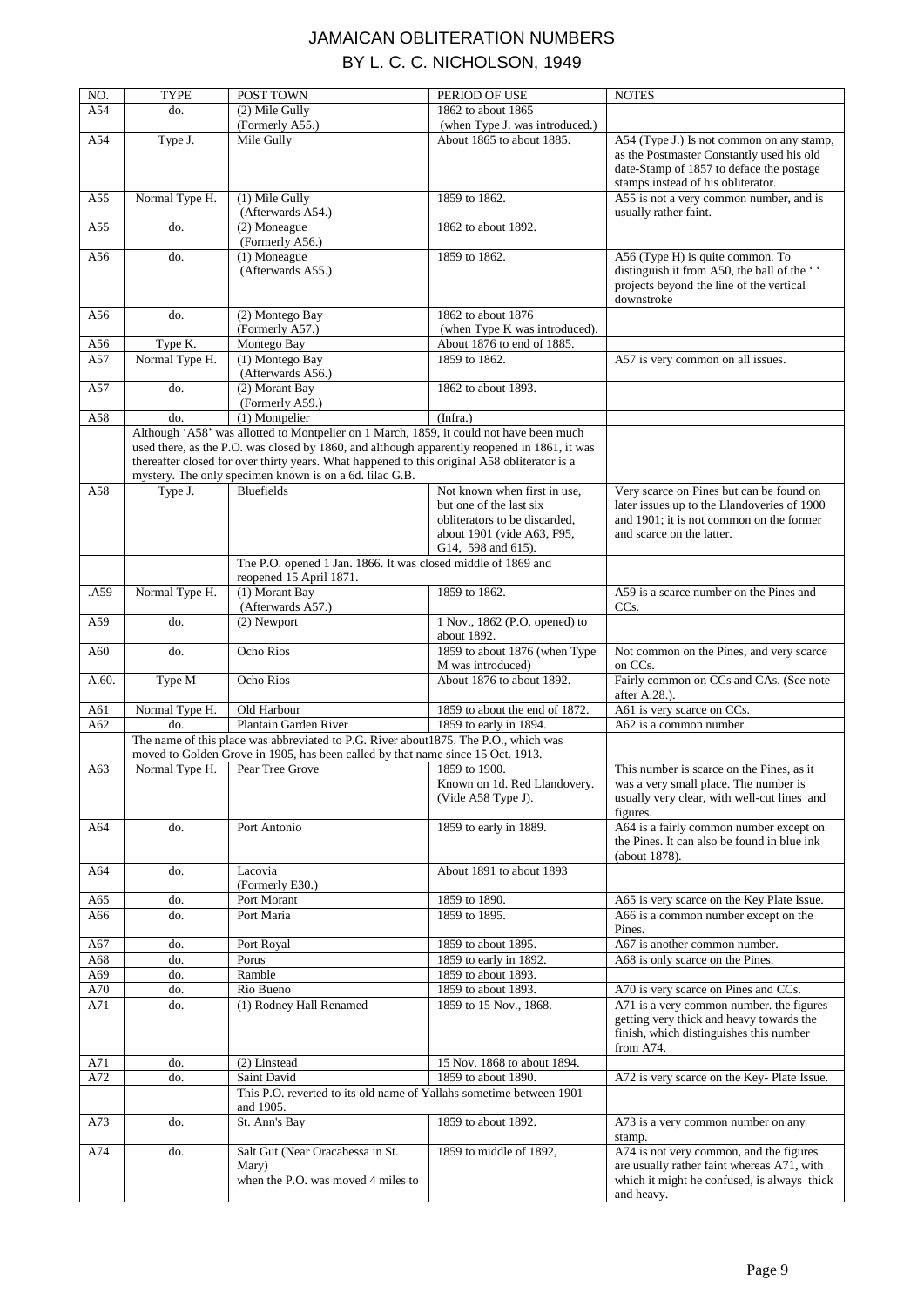| NO.   | <b>TYPE</b>                                                                                             | POST TOWN                                                                                                                                                                                                                                                                                                                                                                                                                                                                        | PERIOD OF USE                                                                                                                      | <b>NOTES</b>                                                                                                                                                                                                                  |  |
|-------|---------------------------------------------------------------------------------------------------------|----------------------------------------------------------------------------------------------------------------------------------------------------------------------------------------------------------------------------------------------------------------------------------------------------------------------------------------------------------------------------------------------------------------------------------------------------------------------------------|------------------------------------------------------------------------------------------------------------------------------------|-------------------------------------------------------------------------------------------------------------------------------------------------------------------------------------------------------------------------------|--|
|       |                                                                                                         | Retreat                                                                                                                                                                                                                                                                                                                                                                                                                                                                          | (opened about I July, 1892).                                                                                                       | It is highly improbable That Retreat ever<br>used this or any other obliterator. Retreat is<br>on the Rio Nuevo River.                                                                                                        |  |
| A75   | do.                                                                                                     | Savanna-La-Mar                                                                                                                                                                                                                                                                                                                                                                                                                                                                   | 1859 to about the end of 1860.                                                                                                     | A75 (Type H) is only found on G.B. stamps<br>and early Pines, and on the latter tt is very<br>rare.                                                                                                                           |  |
|       |                                                                                                         | This obliterator like A36 (Normal Type H) had a very short life. It was either 'lost, stolen, or<br>strayed,' soon after the advent of the Pines. During the years 1861-2 the P.M. at Savanna-La-<br>Mar used his single ring date-stamp with which to obliterate the stamps.                                                                                                                                                                                                    |                                                                                                                                    |                                                                                                                                                                                                                               |  |
| A75   | Type L.                                                                                                 | Savanna-La-Mar                                                                                                                                                                                                                                                                                                                                                                                                                                                                   | About the end of 1862 to                                                                                                           | This small type A75 is one of the                                                                                                                                                                                             |  |
|       |                                                                                                         |                                                                                                                                                                                                                                                                                                                                                                                                                                                                                  | middle of 1892.                                                                                                                    | commonest numbers and became very<br>blotched and indistinct towards the finish.<br>There is only one other obliterator of this<br>type (A36, Type L.). It can also be found in<br>blue ink on Pines.                         |  |
| A76.  | Normal Type H.                                                                                          | Spanish Town                                                                                                                                                                                                                                                                                                                                                                                                                                                                     | 1859 to about 1874 (when Type<br>'O' was introduced).                                                                              | In this type there is a space between the foot<br>of the 'A' and the '7' has a long serif.                                                                                                                                    |  |
| A76   | Type O                                                                                                  | Spanish Town                                                                                                                                                                                                                                                                                                                                                                                                                                                                     | About 1874 to end of 1892.                                                                                                         | In this type the foot of the 'A' is joined on<br>to the '7', and the '7' has a short serif. The<br>three bars, above and below, are very thick.<br>A76 (Type O) is common.                                                    |  |
| A77   | Normal Type H.                                                                                          | <b>Stewart Town</b>                                                                                                                                                                                                                                                                                                                                                                                                                                                              | 1859 to 1889.                                                                                                                      | A77 is known on the Key-Plate Issue but<br>this is naturally very scarce.                                                                                                                                                     |  |
| A78   | do.                                                                                                     | $(1)$ Vere<br>Changed its name to                                                                                                                                                                                                                                                                                                                                                                                                                                                | 1859 to 1875.                                                                                                                      | A78 is one of the commonest numbers on                                                                                                                                                                                        |  |
| A78   | do.                                                                                                     | $(2)$ Alley                                                                                                                                                                                                                                                                                                                                                                                                                                                                      | 1875 to about 1895.                                                                                                                | any stamp.                                                                                                                                                                                                                    |  |
| A79   | Normal Type H                                                                                           | Richmond                                                                                                                                                                                                                                                                                                                                                                                                                                                                         | (Infra.)                                                                                                                           | Only one specimen of this normal type of<br>A79 is known, and this is on a 6d. Pine.                                                                                                                                          |  |
|       | November, 1863.                                                                                         | Like A58 this number is one of the mysteries awaiting a solution. It is in three different<br>types. The original Type H was sent out at the same time as A27-A78 (1 February, 1859)<br>and was, as far as can be ascertained, given to Richmond when that P.O. was opened on 1                                                                                                                                                                                                  |                                                                                                                                    |                                                                                                                                                                                                                               |  |
| A79   | Type J.                                                                                                 | Richmond                                                                                                                                                                                                                                                                                                                                                                                                                                                                         |                                                                                                                                    | This type of A79 is seldom seen on any<br>stamp.                                                                                                                                                                              |  |
|       | This type was sent cut about 1865, but it is not known used at Richmond till 1880 and was               |                                                                                                                                                                                                                                                                                                                                                                                                                                                                                  |                                                                                                                                    |                                                                                                                                                                                                                               |  |
| A79   | out of use there in 1896.<br>Type K.                                                                    | Balaclava                                                                                                                                                                                                                                                                                                                                                                                                                                                                        | 1876 to about 1895.                                                                                                                | A79 of this type is quite common, and can<br>be found on the Key-Plate Issue.                                                                                                                                                 |  |
|       |                                                                                                         | This type is entered in the G.P.O. (London) Records as having been sent out for use at                                                                                                                                                                                                                                                                                                                                                                                           |                                                                                                                                    |                                                                                                                                                                                                                               |  |
| A80   | Balaclava in 1876.<br>Type K                                                                            | (1) Mount Charles                                                                                                                                                                                                                                                                                                                                                                                                                                                                | 1876 to 2 June, 1884.                                                                                                              | There are two types of A80. The first one                                                                                                                                                                                     |  |
|       |                                                                                                         |                                                                                                                                                                                                                                                                                                                                                                                                                                                                                  |                                                                                                                                    | (presumably used at Mount Charles) had<br>much larger figures than the A80 used at<br>Hagly Gap, which is the normal size for<br>Type K                                                                                       |  |
|       | (On the Yallahs River, 10 miles N.E. of Kingston).<br>This P.O. was on 2 June, 1884, moved two miles to |                                                                                                                                                                                                                                                                                                                                                                                                                                                                                  |                                                                                                                                    |                                                                                                                                                                                                                               |  |
| A80   | Type K.                                                                                                 | (2) Hagly Gap<br>(Now spelt Hagley Gap.)                                                                                                                                                                                                                                                                                                                                                                                                                                         | 2 June, 1884, to early in 1885.                                                                                                    | Larger type is similar to E06, E30 and E58,<br>so it may have been sent out earlier, and<br>used elsewhere.<br>A80 is scarce on any stamp. The larger type<br>of figures has been seen on a 1s. Pine (i.e.<br>prior to 1873). |  |
| A81   | do.                                                                                                     | Pedro                                                                                                                                                                                                                                                                                                                                                                                                                                                                            | 1876. Still in use in the early<br>nineties.                                                                                       | A scarce number.                                                                                                                                                                                                              |  |
| A 82. |                                                                                                         | Type M. Middle Quarters                                                                                                                                                                                                                                                                                                                                                                                                                                                          | 1876 to about 1894.                                                                                                                | Scarce on the CCs, but fairly common on<br>CAs. (See note after A.28,).                                                                                                                                                       |  |
| A.83  | Type M.                                                                                                 | <b>Trinity Ville</b><br>(But only one period).                                                                                                                                                                                                                                                                                                                                                                                                                                   | This was the last obliterator to<br>be sent out $(2 Oct., 1878)$ for<br>use in Jamaica. It ceased use<br>about the middle of 1891. | A.83 is a fairly common number. In the<br>Book of impressions (GPO London) there is<br>a very faint dot after the 'A' only, and none<br>after the '3'. The '3' has a flat top.                                                |  |
| E06   | Type K                                                                                                  | Newmarket<br>(But larger figures)                                                                                                                                                                                                                                                                                                                                                                                                                                                | (Infra.)                                                                                                                           | E06 is not a very common numer.                                                                                                                                                                                               |  |
|       | till the middle nineties.                                                                               | This 'new office' was opened in 1869 (vide J.P.O. Report for 1869). The P.M. of Jamaica<br>wrote for 'A80' obliterator for this office. This was evidently his first application for a new<br>number since he received A27—A79 in Feb., 1859. The G.P.O. London replied on 15 Jan.,<br>1869 :- The number of the obliterating stamp is 'E06', as 'A80,' the number asked for, is<br>already in use in the Travelling Post Office.' It was sent out on 16 Jan, 1869, and was used |                                                                                                                                    |                                                                                                                                                                                                                               |  |
| E30   | Type K (But<br>larger figures)                                                                          | Lacovia<br>(Afterwards A.64) $(q.v.)$                                                                                                                                                                                                                                                                                                                                                                                                                                            | Sent out 17 March, 1869, to<br>about 1890.                                                                                         | E30 is scarce on the Pines and scarcer on<br>the Key-Plate of 1889, as about 1891<br>Lacovia used 'A64' obliterator.                                                                                                          |  |
| E58   | do.                                                                                                     | Little River<br>(Formerly A50.)                                                                                                                                                                                                                                                                                                                                                                                                                                                  | Sent out July 1869 to<br>about 1894.                                                                                               | E58 is scarce on the Pines. It is known in<br>blue ink on the CCs.                                                                                                                                                            |  |
|       |                                                                                                         |                                                                                                                                                                                                                                                                                                                                                                                                                                                                                  |                                                                                                                                    |                                                                                                                                                                                                                               |  |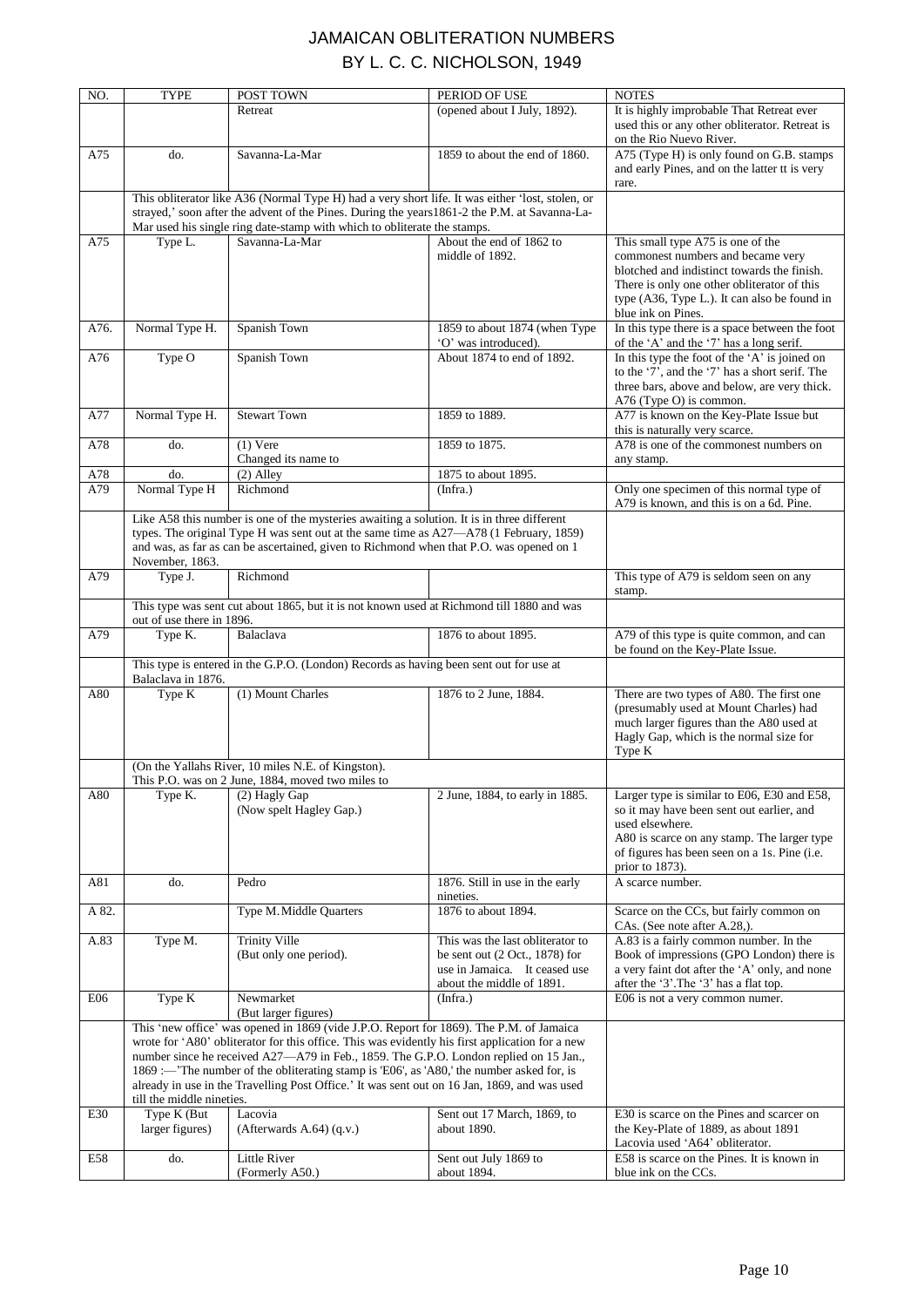| NO.        | TYPE                | POST TOWN                                                                                      | PERIOD OF USE                            | <b>NOTES</b>                                 |
|------------|---------------------|------------------------------------------------------------------------------------------------|------------------------------------------|----------------------------------------------|
|            |                     | This P.O. was reopened on 25 Sept. 1869. The records of the G.P.O., London, simply state       |                                          |                                              |
|            |                     | that this number was sent out to Jamaica, and it was surmised it was used at Little River. The |                                          |                                              |
|            |                     | Author was fortunate in finding an entire bearing E58, used at Little River in 1889, which     |                                          |                                              |
|            | settled the matter. |                                                                                                |                                          |                                              |
| <b>F80</b> | Type O              | Little London                                                                                  | Sent out 17 Sept., 1872.                 | F80 is scarce on the Pines and only          |
|            |                     |                                                                                                | Last used about 1894.                    | common on the CCs.                           |
| F81        | do.                 | Clark's Town                                                                                   | do. do.                                  | F81 is very scarce on the Pines, otherwise   |
|            |                     |                                                                                                |                                          | fatrly common.                               |
| F95        | do.                 | Watson's Hill                                                                                  | 15 Dec., 1872 (P.O. opened.)             | Very scarce on the Pines. But common on      |
|            |                     |                                                                                                | One of the last to be discarded          | CCs and CAs. Uncommon on 1d. red             |
|            |                     |                                                                                                | about 1901.                              | Llandovery and very scarce on bi-coloured.   |
|            |                     |                                                                                                | (Vide A58, Type J.)                      |                                              |
| F96        | do.                 | Shooter's Hill                                                                                 | Feb., 1873 (P.O. opened) to              | F96 is known on the Pines, but seldom seen   |
|            |                     |                                                                                                | early nineties.                          | except on CAs.                               |
| F97        | do.                 | Copse (In Hanover, 2 miles W. of                                                               | 1 Feb. 1873 (P.O. opened.)               | Scarce on any stamp.                         |
|            |                     | Montpelier.)                                                                                   | to about 1890.                           |                                              |
|            |                     |                                                                                                | Closed 28 Feb. 1899.                     |                                              |
|            |                     |                                                                                                | (Re-opened 1947.)                        |                                              |
| F98        | do.                 | <b>Chester Castle</b>                                                                          | Feb., 1873 (P.O. opened) to              | F98 is only common on CAs and Key-Plate      |
|            |                     |                                                                                                | about 1894.                              | Issue                                        |
| G13        | Type O              | <b>Halfway Tree</b>                                                                            | Sent out 1 July, 1873, to                | G13 has never been seen on a Pine; it is not |
|            |                     |                                                                                                | about 1878.                              | scarce on other issues.                      |
| G14        | do.                 | Hampden                                                                                        | Sent out I July, 1873.                   | Gm has never been seen on the Pines, but     |
|            |                     |                                                                                                | Last used about 1901                     | fairly common on later issues, until         |
|            |                     |                                                                                                | (vide A58, Type J.)                      | Llandoveries, on which it is scarce and      |
|            |                     |                                                                                                |                                          | usually very faint.                          |
| G15        | do.                 | <b>Blue Mountain Valley</b>                                                                    | (Infra.)                                 |                                              |
| G16        | do.                 | Priestman's River                                                                              | (Infra.)                                 |                                              |
|            |                     | The Records at -the G.P.O., London, allot G15 to Priestman's River, and G16 to Blue            |                                          |                                              |
|            |                     | Mountain Valley. This is an error of reversion, as G15 has been seen used on entires at Blue   |                                          |                                              |
|            |                     | Mountain Valley on 24 May 1877, 24 Nov. 1879, and 18 Aug. 1884; and five entires are           |                                          |                                              |
|            |                     | known ranging from 25 May 1884 to 4 July 1892 bearing G16 used at Priestman's River. No        |                                          |                                              |
|            |                     | entire is known with these numbers allotted otherwise.                                         |                                          |                                              |
| G15        | Type O              | <b>Blue Mountain Valley</b>                                                                    | Sent out 1 July, 1873, to about          | G15 is fairly common, though not known       |
|            |                     |                                                                                                |                                          |                                              |
|            |                     | (6 miles N.W. of Morant Bay.)                                                                  | 1898. Now closed.                        | on the Pines.                                |
| G16        | do.                 | Priestman's River                                                                              | Sent out 1 July, 1873, to about          | G16 is fairly common, though not known       |
|            |                     |                                                                                                | 1898                                     | on the Pines.                                |
| 193        | do.                 | Cold Spring                                                                                    | Sent out end of Sept. 1874, to           | 193 is quite a common number.                |
|            |                     | (Renamed New castle 1March,                                                                    | about 1897.                              |                                              |
|            |                     | 1902.                                                                                          |                                          |                                              |
| 196        | do.                 | Ewarton                                                                                        | This P.O. reopened on 5 Dec.             | 196 is fairly common.                        |
|            |                     | (Formerly A38.)                                                                                | 1873. Sent out end of Sept.              |                                              |
|            |                     |                                                                                                | 1874, to about 1898.                     |                                              |
| 199        | do.                 | Guy's Hill                                                                                     | Sent out end of Sept. 1874, to           | 199 is not very common on any stamp.         |
|            |                     |                                                                                                | about 1898.                              |                                              |
| 201        | do.                 | Milk River                                                                                     | Sent out end of Sept.,                   | 201, like the above, is not known used on    |
|            |                     | (Formerly 'A') (q.v.)                                                                          | 1874, to about 1895.                     | Pines but is otherwise common.               |
| 598        | do.                 | Adelphi                                                                                        | Sent out about 1876.                     | This number is seldom seen on any stamp      |
|            |                     |                                                                                                | Used very late; know n on the            | and the impression is usually very faint.    |
|            |                     |                                                                                                | red Llandovery of 1900. (Vide            |                                              |
|            |                     |                                                                                                | $A58$ , Type J.)                         |                                              |
| 615        | do.                 | <b>Bull Bay</b>                                                                                | Sent out about 1876 to 1901;             | 615 is another scarce number on any stamp.   |
|            |                     |                                                                                                | known on both Llandoveries.              |                                              |
|            |                     |                                                                                                | (Vide A58 Type J.)                       |                                              |
| 617        | do.                 | Hayes                                                                                          | Sent out about 1876 to end of            | 617 is a very common number, though like     |
|            |                     |                                                                                                | 1899.                                    | the above never used on the Pines.           |
| 622        | do.                 | Kings                                                                                          | Sent out about 1876 to about             | 622 is not a very common number.             |
|            |                     | (Renamed Whitehouse about 1892.)                                                               | 1892.                                    |                                              |
| 631        | do.                 | Medina                                                                                         | Sent out about 1876 to 5 May,            | 631 is exceedingly scarce on any stamp.      |
|            |                     | This P.O. was moved 2 miles to                                                                 | 1891.                                    |                                              |
| 631        | do.                 | Maidstone                                                                                      | 5 May, 1891 to about 1892.               |                                              |
| 640        | do.                 | May Pen                                                                                        | Sent out about 1876 to about             | Never used on the Pines, but one of the      |
|            |                     |                                                                                                | 1898.                                    | commonest numbers on all other issues.       |
| 642        | do.                 | Petersfield                                                                                    | Sent out about 1876 to about             | A scarce number on any stamp.                |
|            |                     |                                                                                                | 1896.                                    |                                              |
| 647        | do.                 | Southfield                                                                                     | Sent out about 1876 to late<br>nineties. | Not a scarce number.                         |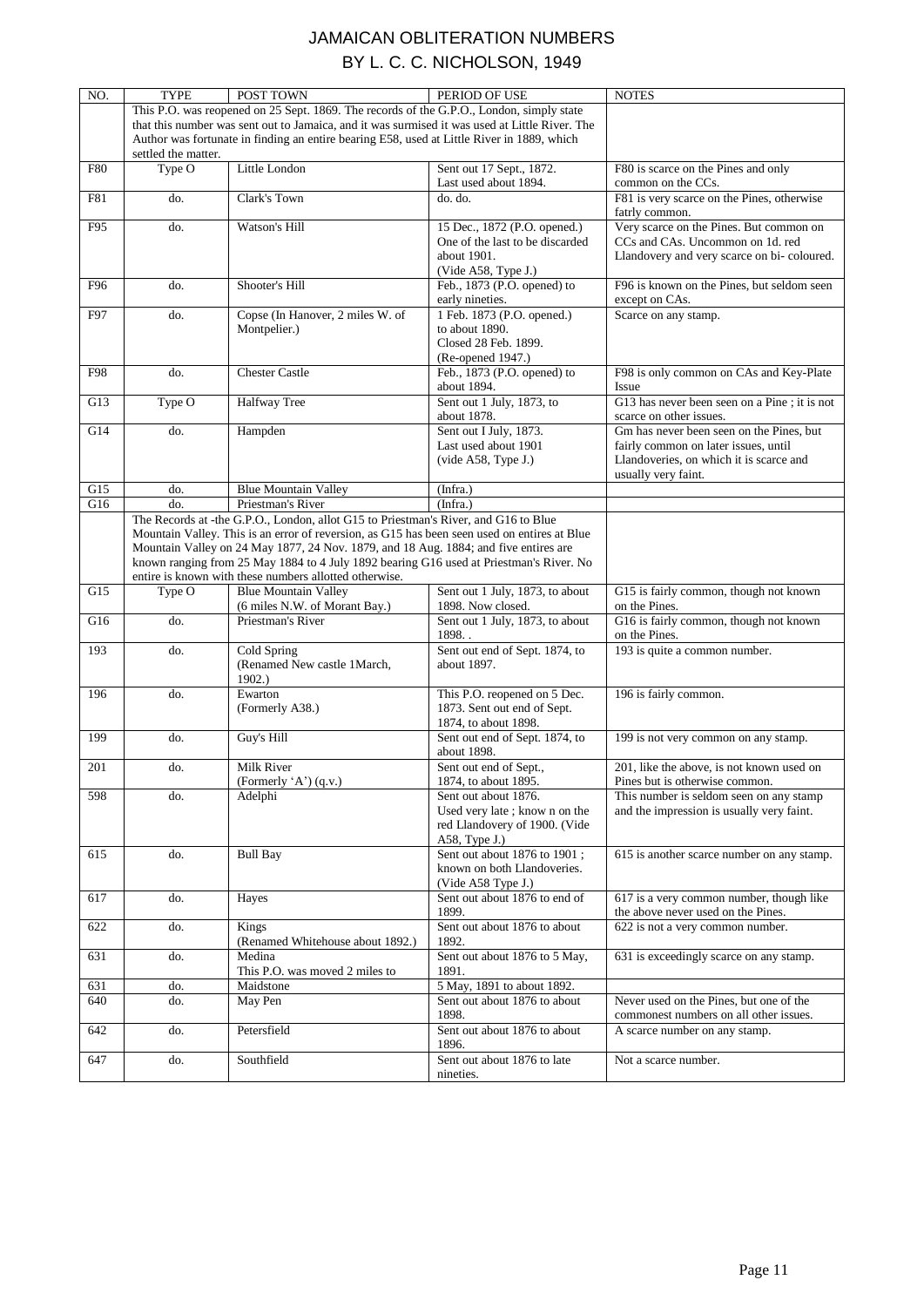#### JAMAICAN STAMPS USED ABROAD

Jamaican stamps can sometimes be found with English, Colonial or Foreign obliteration numbers.

The following; are known to me:-

- (1) The numbers "3", "5" or "12" in a circle, surrounded by vertical bars forming an upright oval. These are believed to be American ship marks, and are known used on the CC, the CA, and the Key-Plate Issues of Jamaica.
- (2) The numbers "43", "50" or "51" in a square-shaped diamond, surrounded by horizontal lines forming a circle. These were London marks and are known used on the Pine issue.

- (3) The numbers "63" or "77" in a circle, surrounded by short thick horizontal lies forming another circle. These were also London marks, and are known used on the 6d Pine.
- (4) The number "285" in a diamond-shaped obliterator composed of very thick horizontal bars. This was the town number of KILRUSH in County Clare, Ireland, and is known used on a 3d green Pine.
- (5) The number "723" in an obliterator (as Type D) This was Southampton's number, and is known used on early Pines. (6) The number ' 723 ' in an obliterator (as Type K) This was a later type of Southampton's number, and is known used on later Pines.
- (7) The letters "B" or "F" in a diamond, surrounded by very thick horizontal bar; forming an upright oval. These are probably used at Bristol and Falmouth respectively. They are known used on the Pine and CC issues.
- (8) The Obliterator "B16" (as Type H) This was the number of the Plymouth and Bristol T.P.O. and is known used on the 6d Pine and 1s. C.C. stamps.
- (9) The Obliterator "D65" in a large upright oval (as Type K) This is believed to have been used at a British Consular Office in Peru about 1865. It is known used in red ink on a 6d Pine, deep lilac.
- (10) The Obliterator "TI" (as Type J) This was used in the Turks Islands, and is known on the 1d lilac, Key-Plate issue, used about 1898

The above are all scarce, some indeed being very rare, and are desirable items in any postmark collection.

No doubt others exist, but these are all that I have seen..

The reader is warned against a bogus obliteration mark often seen on early Jamaican stamps, especially the Postal Fiscals. This consists of an obliterator similar to TYPE K, but with a large letter "R" in the centre instead of A79. It is quite different to the "B" obliterator described in No. 7 above.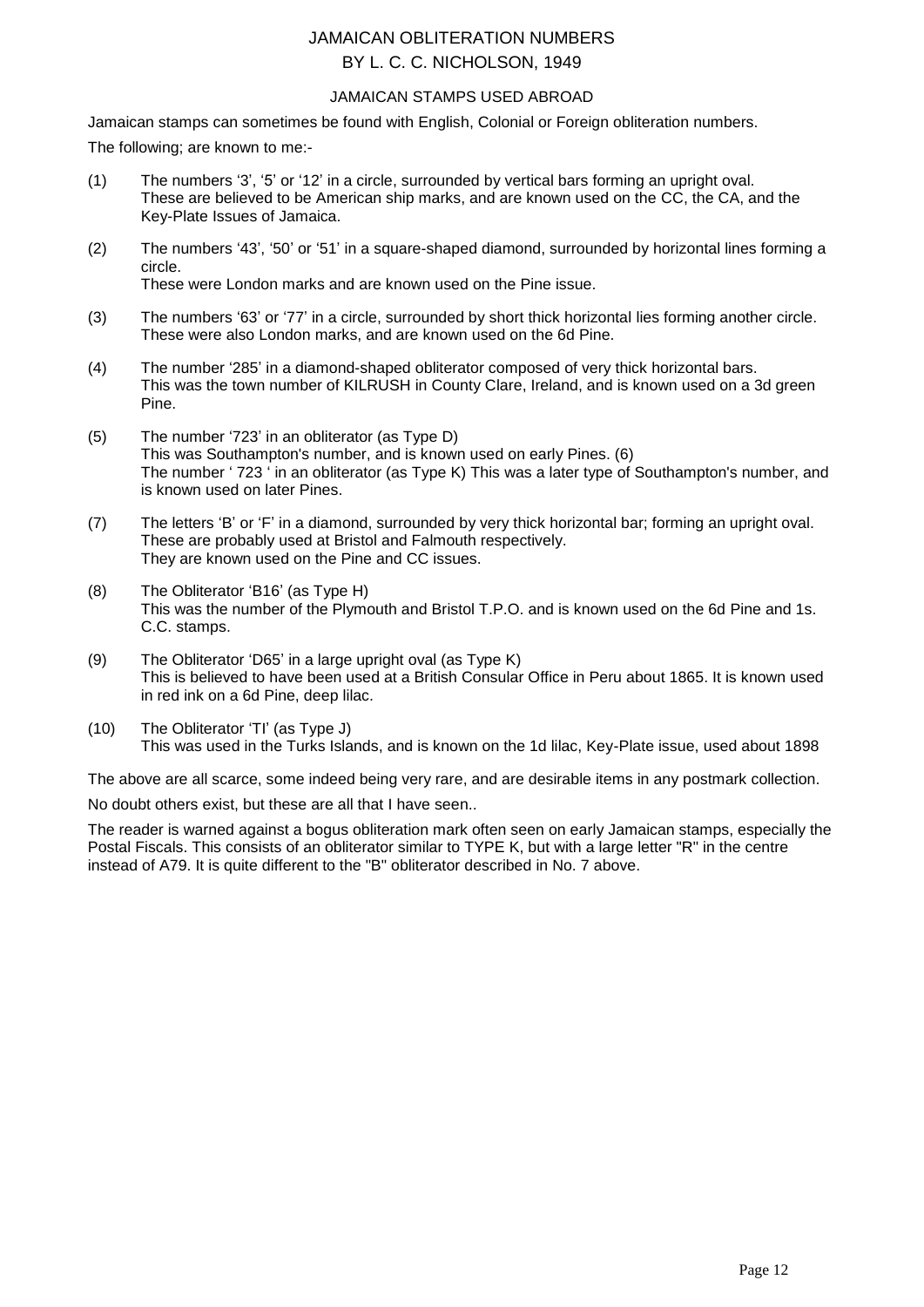#### ALPHABETICAL INDEX

| <b>NAME</b>                               | DATE OF OPENING                               | <b>OBIATERATORS USED</b> |
|-------------------------------------------|-----------------------------------------------|--------------------------|
| <b>DELPHI</b>                             | 1 MARCH 1876                                  | 598                      |
| <b>ALEXANDRIA</b>                         | 1816                                          | A27                      |
| <b>ALLEY</b>                              | <b>LATE IN 1874</b>                           | A78                      |
| ANNOTTO BAY                               | <b>BEFORE 1774</b>                            | A28 & A28                |
| <b>BALACLAVA</b><br><b>BATH</b>           | FEBRUARY 1875<br>BEFORE 1774                  | A79 (TYPE K)             |
| <b>BLACK RIVER</b>                        | <b>BEFORE 1774</b>                            | A29<br>A30               |
| <b>BLUEFIELDS</b>                         | <b>1 JANUARY 1866</b>                         | A58 (TYPE J)             |
| <b>BLUE MOUNTAIN VALLEY</b>               | AUGUST 1873                                   | 615                      |
| <b>BROWN'S TOWN</b>                       | <b>22 JANUARY 1852</b>                        | A31                      |
| <b>BUFF BAY</b>                           | <b>BEFORE 1788</b>                            | A32                      |
| <b>BULL BAY</b>                           | AUGUST 1857                                   | 615                      |
| <b>CHAPELTON</b>                          | BEFORE 1810                                   | A33                      |
| <b>HESTER CASTLE</b>                      | FEBRUARY 1873                                 | F98                      |
| <b>CLAREMONT</b>                          | <b>MAY 1851</b>                               | A34                      |
| <b>CLARENDON</b>                          | BEFORE 1774                                   | R9S                      |
| <b>CLARK'S TOWN</b>                       | 1 MARCH 1872                                  | F81                      |
| <b>COLD SPRING</b>                        | SEPTEMBER 1874                                | 193                      |
| <b>COPSE</b><br><b>DRY HARBOUR</b>        | 1 FEBRUARY 1873<br><b>BEFORE 1788</b>         | F97<br>A36 (TYPES H & L) |
| <b>DUNCANS</b>                            | <b>BEFORE 1788</b>                            | A37 & B                  |
| <b>EWARTON</b>                            | <b>OCTOBER 1849</b>                           | A38 & 196                |
| <b>FALMOUTH</b>                           | <b>BEFORE 1774</b>                            | A39 & A38 (TYPES H & N)  |
| <b>FLINT RIVER</b>                        | <b>BEFORE 1788</b>                            | A40 & A39                |
| <b>FOUR PATHS</b>                         | <b>JUNE 1876</b>                              | A35                      |
| <b>GAYLE</b>                              | <b>JUNE 1857</b>                              | A41 & A40                |
| <b>GOLDEN SPRING</b>                      | DECEMBER 1846                                 | A42 & A41                |
| <b>GORDON TOWN</b>                        | <b>MAY 1851</b>                               | A43 & A42                |
| <b>GOSHEN</b>                             | <b>BEFORE 1788</b>                            | A44 & A43                |
| <b>GRANGE HILL</b>                        | ABOUT 1839                                    | A45 & A44                |
| <b>GREEN ISLAND</b>                       | <b>BEFORE 1788</b>                            | A46 & A45                |
| <b>GUY'S HILL</b>                         | 1 FEBRUARY 1874                               | 199                      |
| <b>HAGLEY GAP</b><br><b>HALFWAY TREE</b>  | 2 JUNE 1884<br><b>JUNE 1873</b>               | A80 (NORMAL)<br>G13      |
| <b>HAMPDEN</b>                            | <b>I JULY 1873</b>                            | G14                      |
| <b>HAYES</b>                              | ABOUT 1876                                    | 617                      |
| <b>HIGHGATE</b>                           | <b>BEFORE 1796</b>                            | A47 & A46                |
| <b>HOPE BAY</b>                           | BEFORE 1810                                   | A48 & A47                |
| <b>KINGS</b>                              | <b>MARCH 1875</b>                             | 622                      |
| KINGSTON '                                | <b>BEFORE 1774</b>                            | A01 (7 TYPES)            |
| <b>LACOVIA</b>                            | <b>BEFORE 1774</b>                            | E30 & A64                |
| <b>LILLIPUT</b>                           | <b>16 NOVEMBER 1857</b>                       | A49 & A48                |
| <b>LINSTEAD</b>                           | 15 NOVEMBER 1868                              | A71                      |
| LITTLE LONDON                             | 22 APRIL 187                                  | F80                      |
| LITTLE RIVER                              | BEFORE 1810                                   | A50 & E58                |
| LUCEA<br><b>MAIDSTONE</b>                 | BEFORE 1774<br>5 MAY 1891                     | A51 & A49<br>631         |
| <b>MALVERN</b>                            | 1 NOVEMBER 1862                               | A50                      |
| <b>MANCHIONEAL</b>                        | <b>BEFORE 1774</b>                            | A52 & A51                |
| <b>MANDEVILLE</b>                         | ABOUT 1839                                    | A53 & A52                |
| <b>MAY HILL</b>                           | BEFORE 1810                                   | A54 & A53                |
| <b>MAY PEN</b>                            | AUGUST 1875                                   | 640                      |
| <b>MEDINA</b>                             | 14 AUGUST 1875                                | 631                      |
| <b>MIDDLE OUARTERS</b>                    | <b>MAY 1876</b>                               | AJ2                      |
| MILE GULLY                                | 1812                                          | A55 & A54 (TYPES H & J)  |
| <b>MILK RIVER</b>                         | SEPTEMBER 1873                                | A & 201                  |
| <b>MONEAGUE</b>                           | BEFORE 1796                                   | A55 & A55                |
| <b>MONTEGO BAY</b>                        | <b>BEFORE 1774</b>                            | A57 & A56 (TYPES H & K)  |
| <b>MONTPELIER</b>                         | <b>OCTOBER 1857</b>                           | A8                       |
| <b>MORANT BAY</b><br><b>MOUNT CHARLES</b> | <b>BEFORE NOVEMBER 1773</b><br>SEPTEMBER 1874 | A59 & A57                |
| NEWMARKET                                 | FEBRUARY 1869                                 | A80 (LARGE)<br>E06       |
| <b>NEWPORT</b>                            | 1 NOVEMBER 1862                               | A59                      |
| <b>OCHO RIOS</b>                          | 1812                                          | A60 & A.60               |
| <b>OLD HARBOUR</b>                        | BEFORE 1774                                   | A <sub>01</sub>          |
| PEAR TREE GROVE                           | ABOUT 1833                                    | A63                      |
| PEDRO                                     | FEBRUARY 1875                                 | A81                      |
| PETERSFIELD                               | <b>OCTOBER 1875</b>                           | 642                      |
| PLANTAIN GARDEN RIVER                     | <b>MAY 1850</b>                               | A62                      |
| PORT ANTONIO                              | BEFORE 1774                                   | A64                      |
| PORT MARIA                                | <b>BEFORE 1774</b>                            | A66                      |
| PORT MORANT                               | <b>BEFORE 1774</b>                            | A65                      |